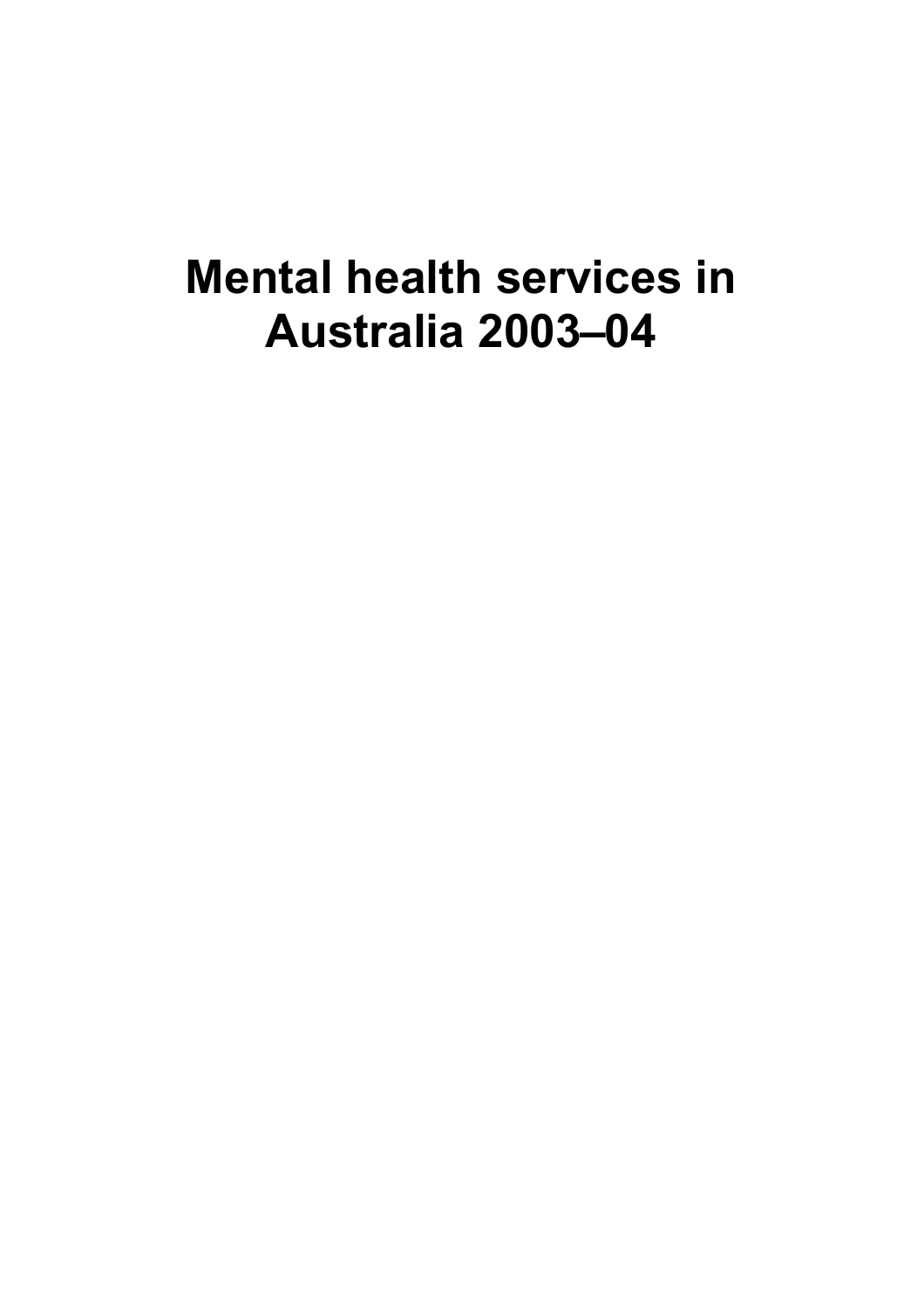The Australian Institute of Health and Welfare is Australia's national health and welfare statistics and information agency. The Institute's mission is *better health and wellbeing for Australians through better health and welfare statistics and information*.

Please note that, as with all statistical reports, there is the potential for minor revisions of data in *Mental Health Services in Australia 2003–04* over its one-year life. Please refer to the online version at <www.aihw.gov.au>.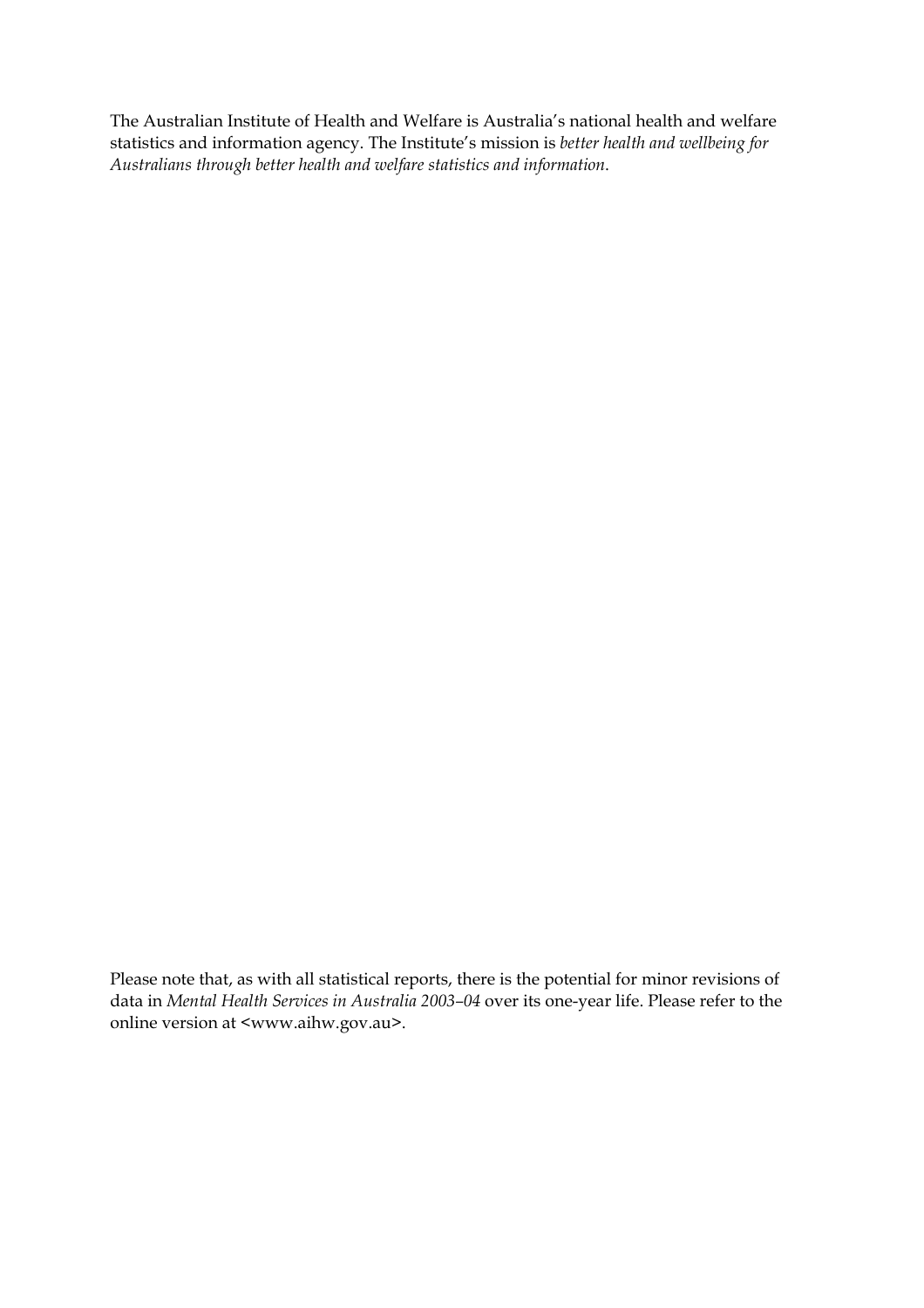MENTAL HEALTH SERIES Number 8

# **Mental health services in Australia 2003–04**

Australian Institute of Health and Welfare Canberra AIHW cat. no. HSE 40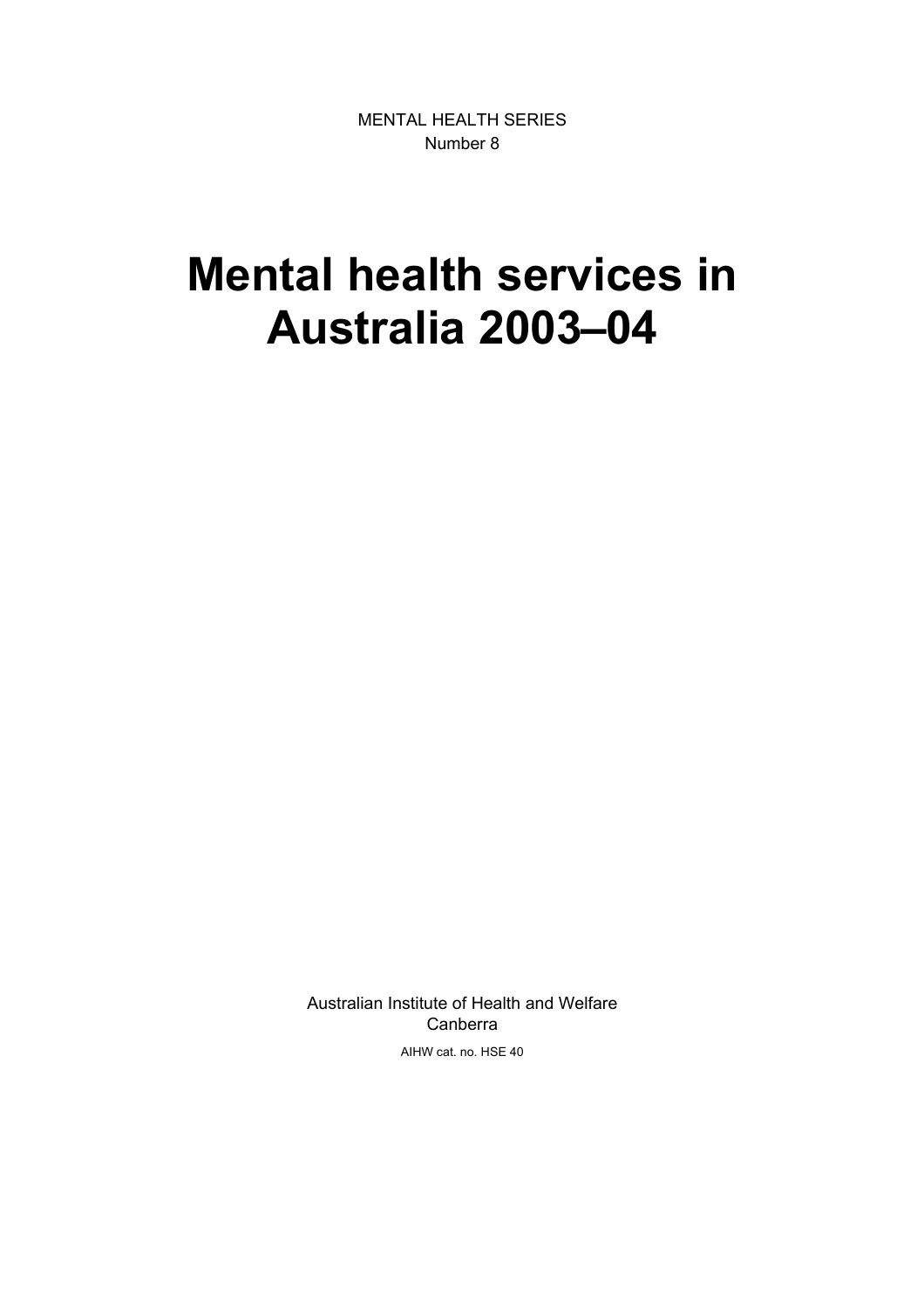© Australian Institute of Health and Welfare 2005

This work is copyright. Apart from any use as permitted under the *Copyright Act 1968*, no part may be reproduced without prior written permission from the Australian Institute of Health and Welfare. Requests and enquiries concerning reproduction and rights should be directed to the Head, Business Promotion and Media, Australian Institute of Health and Welfare,

GPO Box 570, Canberra ACT 2601.

This publication is part of the Australian Institute of Health and Welfare's Mental Health Series. A complete list of the Institute's publications is available from the Publications Unit, Australian Institute of Health and Welfare, GPO Box 570, Canberra ACT 2601, or via the Institute's web site <www.aihw.gov.au>.

ISSN 1443-6795

ISBN 1 74024 5237

#### **Suggested citation**

Australian Institute of Health and Welfare (AIHW) 2005. Mental health services in Australia 2003–04. AIHW cat no. HSE 40. Canberra: AIHW (Mental Health Series no. 8).

#### **Australian Institute of Health and Welfare**

Board Chair Hon. Peter Collins, AM, QC

**Director** Dr Richard Madden

Any enquiries about or comments on this publication should be directed to:

Jenny Hargreaves Australian Institute of Health and Welfare GPO Box 570 Canberra ACT 2601 Phone: (02) 6244 1121

Published by Australian Institute of Health and Welfare Printed by Pirion Pty Ltd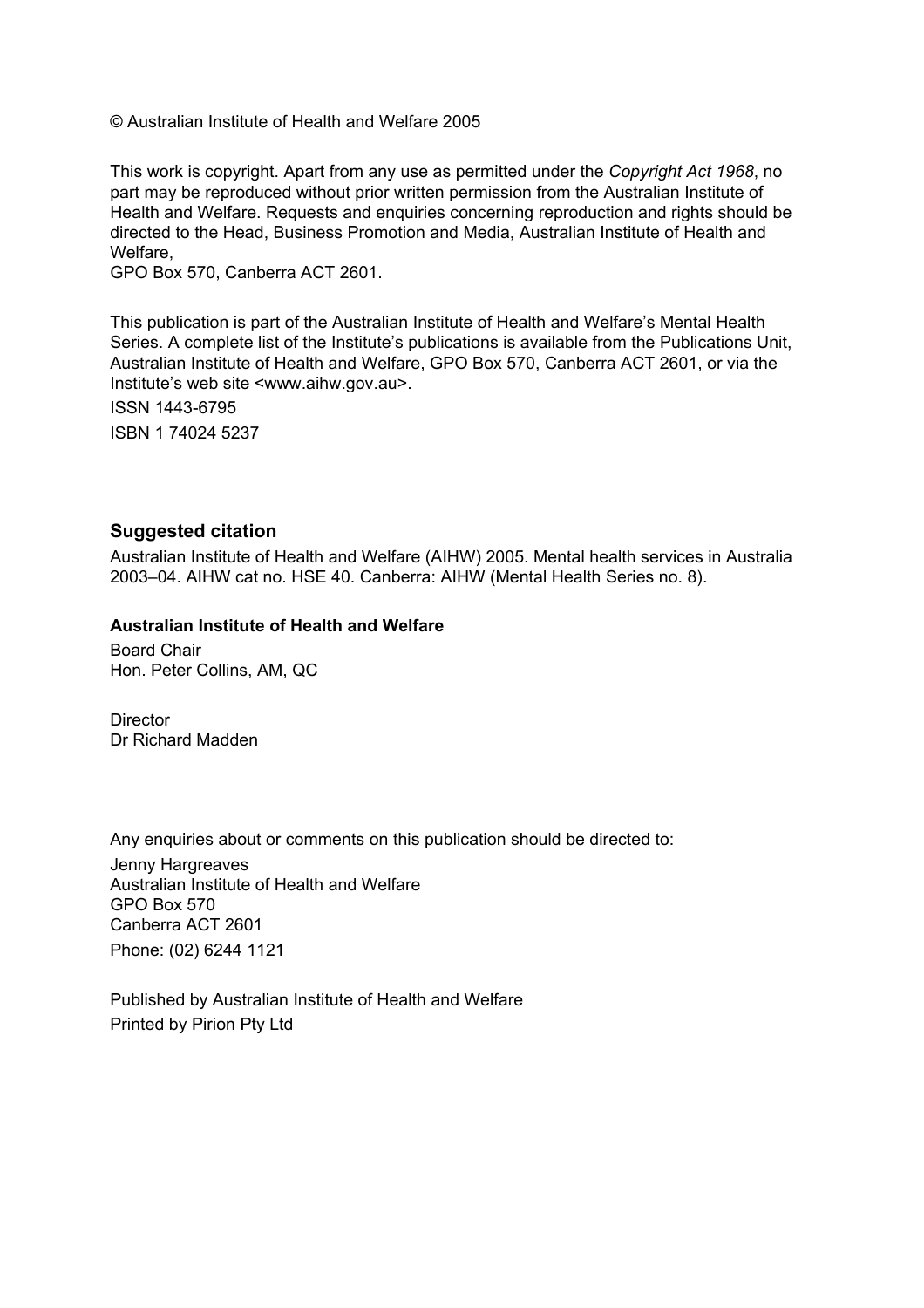# **Foreword**

*Mental Health Services in Australia 2003–04* is a detailed annual report on Australia's mental health services and is the seventh of its kind in the Australian Institute of Health and Welfare's Mental Health Series.

As previously, the report includes data from the Institute's National Hospital Morbidity Database, National Community Mental Health Care Database, National Community Mental Health Establishments Database and National Public Hospital Establishments Database. These databases are compiled each year with the assistance of the state and territory health authorities.

A wide range of other data is also included, to provide a picture of the range of mental health-related services provided in the health and community services sectors. Information is presented on private psychiatrist services, on mental health-related care provided by general practitioners and on mental health-related disability support services funded by the Commonwealth, State/Territory Disability Agreement. Included for the first time is information on mental health-related supported accommodation services from the AIHW's Supported Accommodation Assistance Program National Data Collection.

Timeliness is an important quality for statistical reports so the Institute is continuing to work to make gains in the timeliness of *Mental Health Services in Australia*. This year publishing has taken place in December rather than in the first quarter of the following year. This represents a welcome improvement in timeliness, for which the contributions of data providers and reviewers are much appreciated.

An electronic version of this report can be found on the Institute's website. It is accompanied by a suite of statistical information that is not included in the hard-copy form of this publication, including an interactive cube of data from the National Hospital Morbidity Database on patients who received specialised psychiatric care in Australia's hospitals. The Institute will continue to work with the data providers and other stakeholders to maintain timeliness and to improve the quality and usefulness of this report. Comments

from readers are always welcome.

I congratulate all those who have collaborated and worked so hard to present such a comprehensive picture of Australia's mental health services.

Richard Madden Director December 2005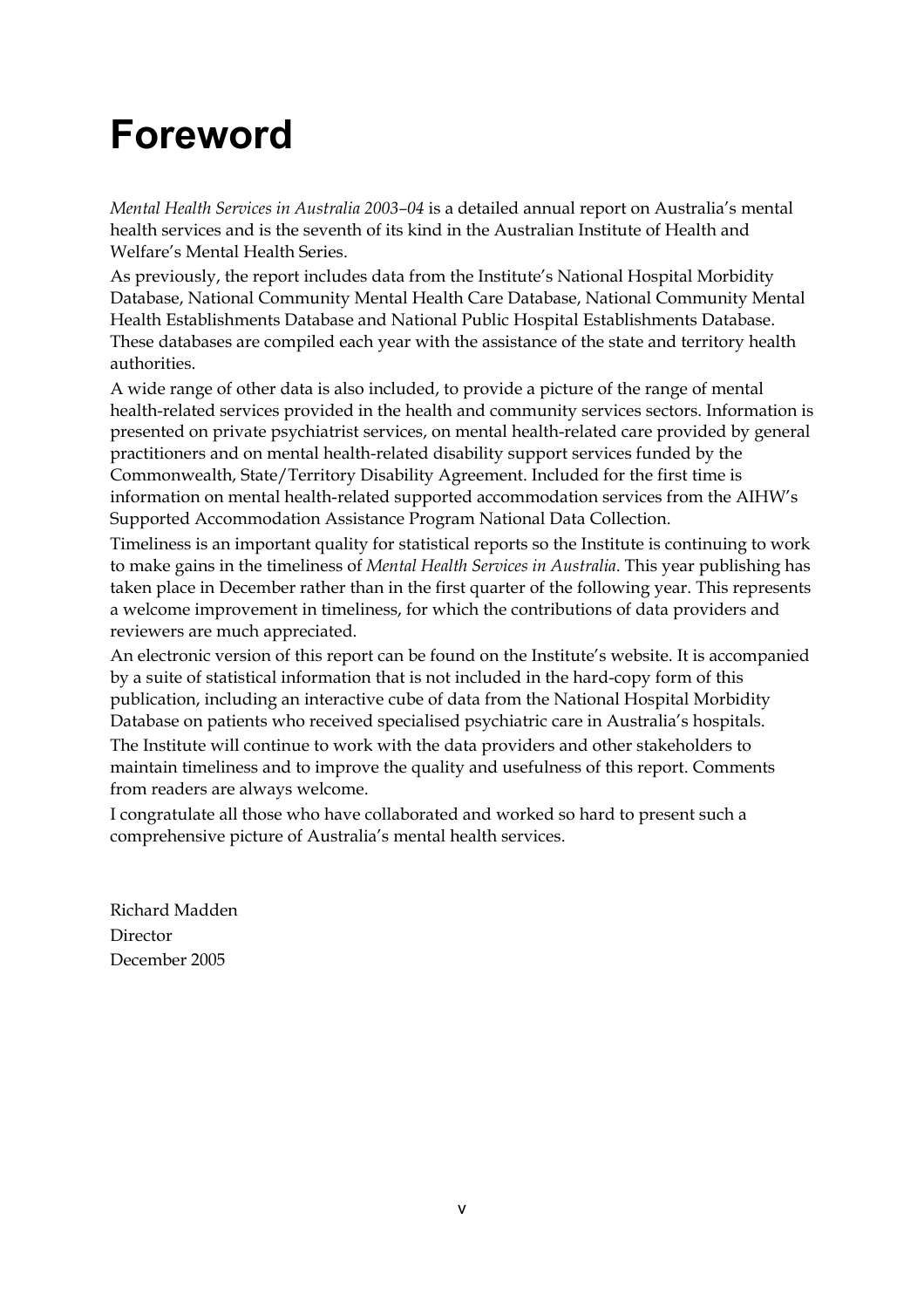# **Contents**

| 1              |     |                                                                                  |  |
|----------------|-----|----------------------------------------------------------------------------------|--|
|                |     |                                                                                  |  |
|                |     |                                                                                  |  |
|                |     |                                                                                  |  |
|                |     |                                                                                  |  |
|                |     |                                                                                  |  |
|                |     | 1.6 Psychiatric hospitals and community and residential mental health services10 |  |
| $\overline{2}$ |     |                                                                                  |  |
|                |     |                                                                                  |  |
|                |     |                                                                                  |  |
|                |     |                                                                                  |  |
|                |     |                                                                                  |  |
| 3              |     |                                                                                  |  |
|                |     |                                                                                  |  |
|                |     |                                                                                  |  |
|                |     |                                                                                  |  |
|                |     | 3.4 Hospital outpatient services and community mental health services 61         |  |
|                |     | 3.5 Commonwealth State/Territory Disability Agreement-funded mental              |  |
|                |     |                                                                                  |  |
| 4              |     |                                                                                  |  |
|                | 4.1 |                                                                                  |  |
|                |     |                                                                                  |  |
|                | 4.3 |                                                                                  |  |
|                |     | 4.4 Residential care provided by government-operated residential mental health   |  |
|                | 4.5 | Commonwealth State/Territory Disability Agreement-funded residential mental      |  |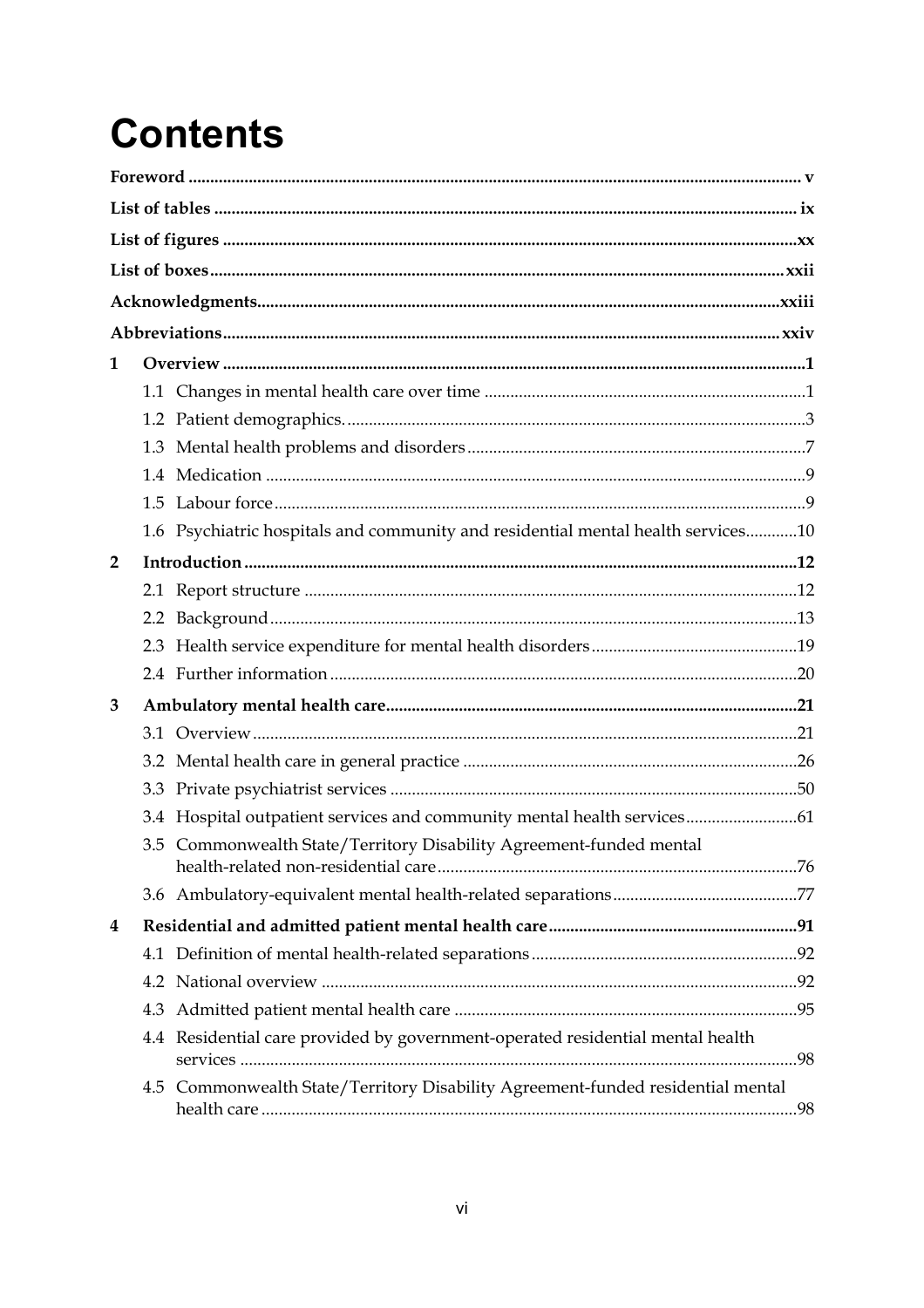| 5 |                                                                                   |      |  |
|---|-----------------------------------------------------------------------------------|------|--|
|   |                                                                                   |      |  |
|   |                                                                                   |      |  |
|   | 5.3                                                                               |      |  |
|   |                                                                                   |      |  |
|   |                                                                                   |      |  |
|   |                                                                                   |      |  |
|   |                                                                                   |      |  |
|   |                                                                                   |      |  |
| 6 |                                                                                   |      |  |
|   |                                                                                   |      |  |
|   |                                                                                   |      |  |
|   |                                                                                   |      |  |
|   |                                                                                   |      |  |
|   |                                                                                   |      |  |
|   |                                                                                   |      |  |
|   |                                                                                   |      |  |
|   |                                                                                   |      |  |
| 7 |                                                                                   |      |  |
|   |                                                                                   |      |  |
|   | 7.2 Government-operated community and residential mental health services 196      |      |  |
|   |                                                                                   |      |  |
|   |                                                                                   |      |  |
|   |                                                                                   |      |  |
|   |                                                                                   | .217 |  |
|   |                                                                                   |      |  |
|   | Appendix 2: Definitions of mental health-related care and medications and of      |      |  |
|   |                                                                                   |      |  |
|   |                                                                                   |      |  |
|   |                                                                                   |      |  |
|   | Commonwealth State/Territory Disability Agreement National Minimum Data Set227    |      |  |
|   | Repatriation Pharmaceutical Benefits Scheme and Pharmaceutical Benefits Scheme227 |      |  |
|   | Appendix 3: State and territory ambulatory and admitted patient mental health     | .229 |  |
|   |                                                                                   |      |  |
|   |                                                                                   |      |  |
|   | Appendix 4: Mental health-related data from the Supported Accommodation           |      |  |
|   |                                                                                   |      |  |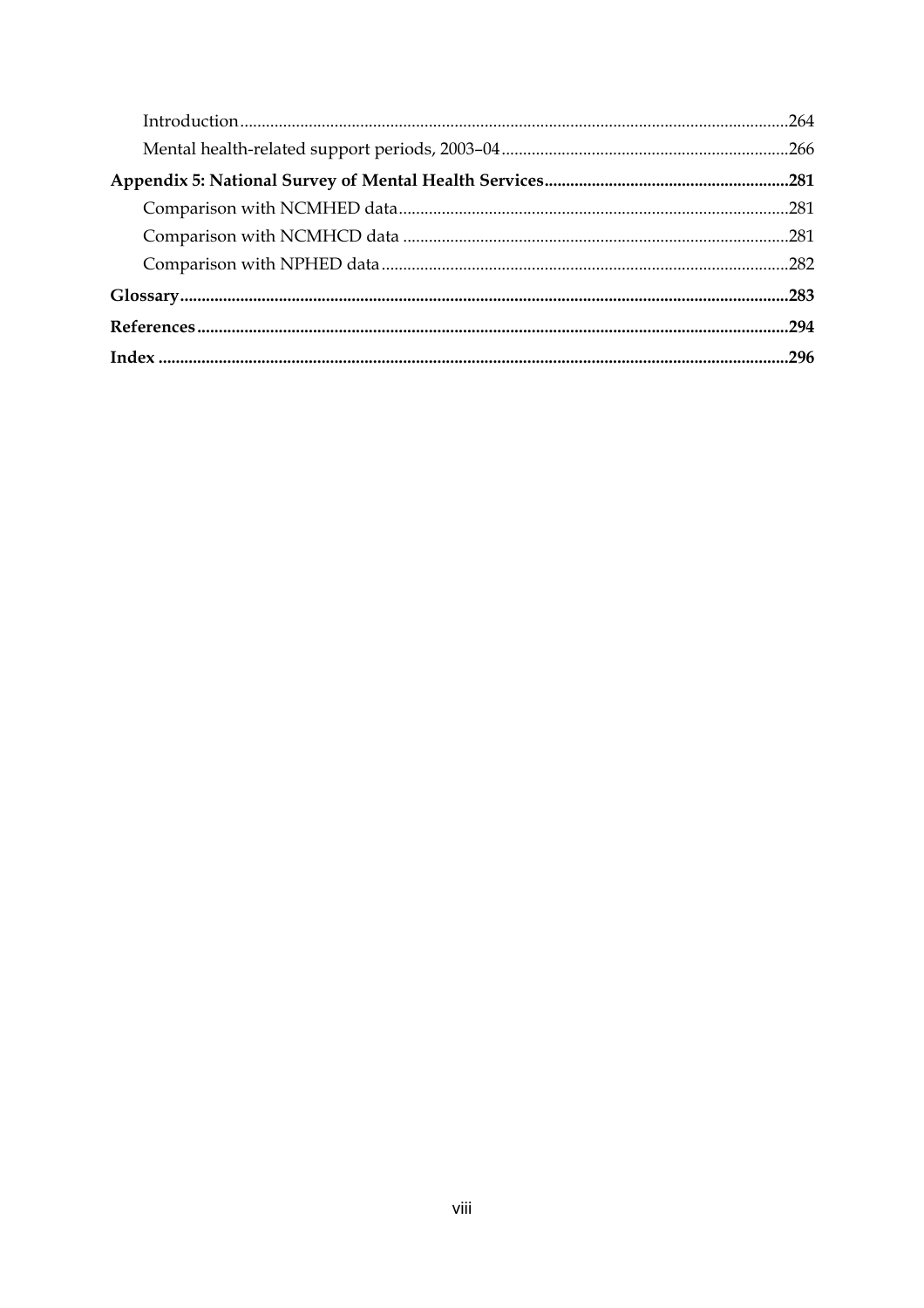# **List of tables**

## **2 Introduction**

| distress scores on the Kessler 10 Scale of Psychological Distress, Australia, |
|-------------------------------------------------------------------------------|
| Population level of psychological distress and selected drug use patterns,    |
| Persons with a psychiatric disability ('000), by age group, sex and core      |
| Persons with a psychiatric disability ('000), by age group and other reported |
| Health system costs of mental disorders and Alzheimer's disease and other     |
|                                                                               |

# **3 Ambulatory mental health care**

# **Overview of ambulatory mental health care**

| Table 3.1:  | Summary of ambulatory mental health care provided by general<br>practitioners, private psychiatrists and ambulatory-equivalent mental | .23 |
|-------------|---------------------------------------------------------------------------------------------------------------------------------------|-----|
| Table 3.2:  | Summary of ambulatory mental health care provided by general<br>practitioners, private psychiatrists, hospitals and community-based   | .24 |
| Table 3.3:  | Summary of available data for ambulatory mental health care provided by                                                               | .25 |
| Table 3.4:  | Most frequent reported mental health-related reasons for encounter, by                                                                |     |
| Table 3.5:  | Most frequently reported mental health-related problems managed, by                                                                   |     |
| Table 3.6:  | Most frequently reported mental health-related problems managed, by                                                                   | .33 |
| Table 3.7:  | The 15 most frequent referrals for mental health-related problems, BEACH,                                                             | .37 |
| Table 3.8:  | The most frequently referred mental health-related problems, by patient                                                               | .38 |
| Table 3.9:  | Mental health-related problems most frequently referred by GPs to                                                                     | .39 |
| Table 3.10: | Clinical treatments provided by GPs for mental health-related problems,                                                               | .40 |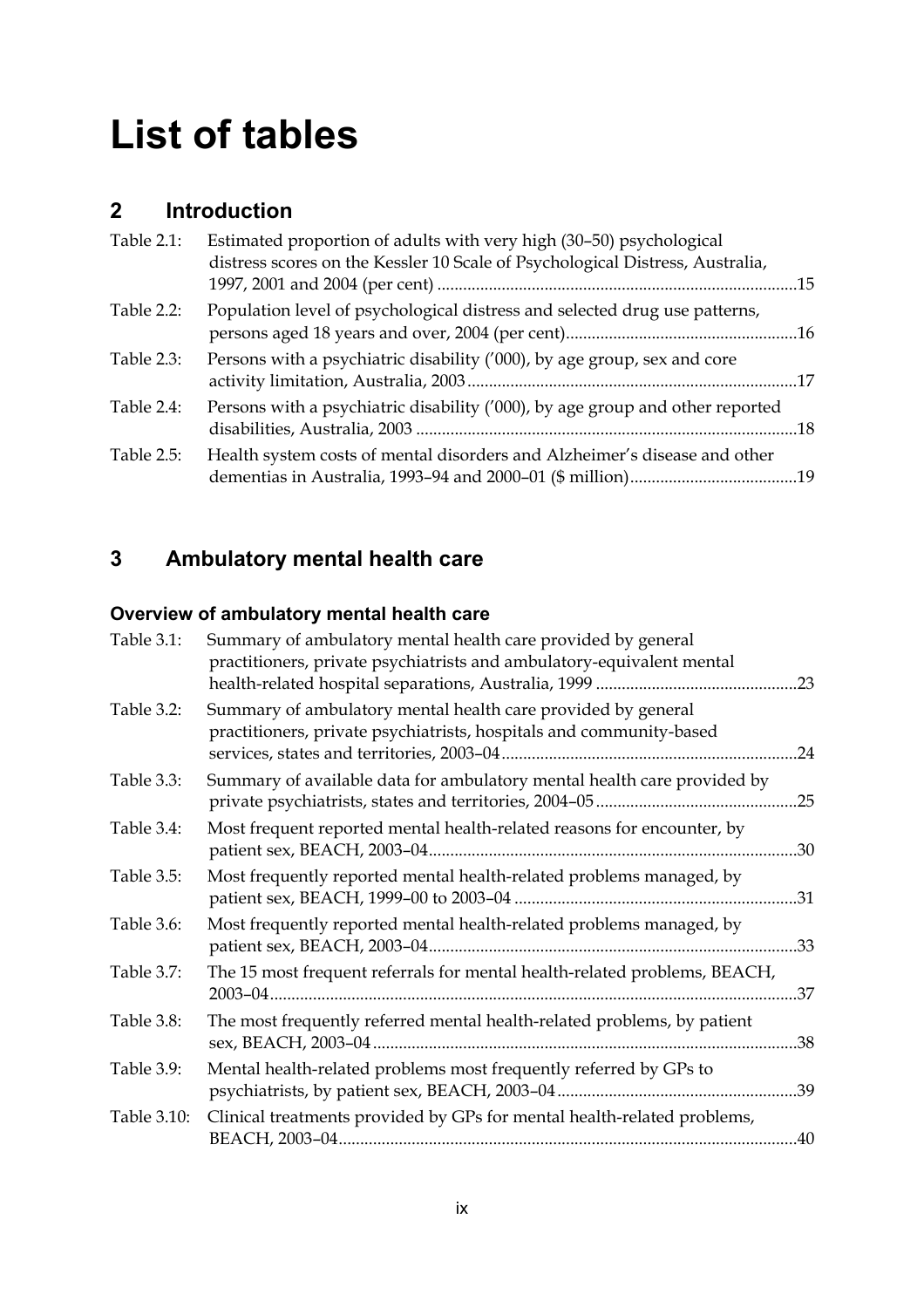| Table 3.11: | Mental health-related problems for which GPs most frequently used clinical                                                                       |  |
|-------------|--------------------------------------------------------------------------------------------------------------------------------------------------|--|
| Table 3.12: | Medications most commonly prescribed, supplied or recommended by GPs<br>for mental health-related problems, by drug group and generic drug name, |  |
| Table 3.13: | Mental health-related problems most frequently managed by medication,                                                                            |  |
| Table 3.14: | PBS and RPBS-subsidised mental health-related prescriptions by non-<br>psychiatrists, by Anatomical Therapeutic Chemical group, Australia,       |  |
| Table 3.15: | PBS and RPBS-subsidised mental health-related prescriptions by non-<br>psychiatrists, by Anatomical Therapeutic Chemical group, states and       |  |
| Table 3.16: | PBS and RPBS-funded expenditure (\$'000) on mental health-related<br>medications prescribed by non-psychiatrists, by Anatomical Therapeutic      |  |
| Table 3.17: | PBS and RPBS-funded expenditure (\$'000) on mental health-related<br>medications prescribed by non-psychiatrists, by Anatomical Therapeutic      |  |

## **Private psychiatrist services**

|             | Table 3.18: Private psychiatrist services subsidised through Medicare by schedule item,                                                             |     |
|-------------|-----------------------------------------------------------------------------------------------------------------------------------------------------|-----|
| Table 3.19: | Private psychiatrist services subsidised through Medicare by schedule item,                                                                         |     |
| Table 3.20: | Medicare expenditure (\$'000) on services provided by private psychiatrists<br>(current prices), by schedule item, Australia, 1999-00 to 2004-05 55 |     |
| Table 3.21: | Medicare expenditure (\$'000) on services provided by private psychiatrists,                                                                        | .56 |
| Table 3.22: | PBS and RPBS-subsidised prescriptions by private psychiatrists, by<br>Anatomical Therapeutic Chemical group, Australia, 1999-00 to 2004-05          | .57 |
| Table 3.23: | PBS and RPBS-subsidised prescriptions by private psychiatrists, by<br>Anatomical Therapeutic Chemical group, states and territories, 2004-05        | .58 |
| Table 3.24: | PBS and RPBS-funded expenditure (\$'000) on selected medications<br>prescribed by private psychiatrists, by Anatomical Therapeutic Chemical         | .59 |
| Table 3.25: | PBS and RPBS-funded expenditure (\$'000) on medications prescribed by<br>private psychiatrists, by Anatomical Therapeutic Chemical group, states    |     |

# **Community mental health care**

| Table 3.26: Community mental health service contacts and per 1,000 population, by sex |
|---------------------------------------------------------------------------------------|
|                                                                                       |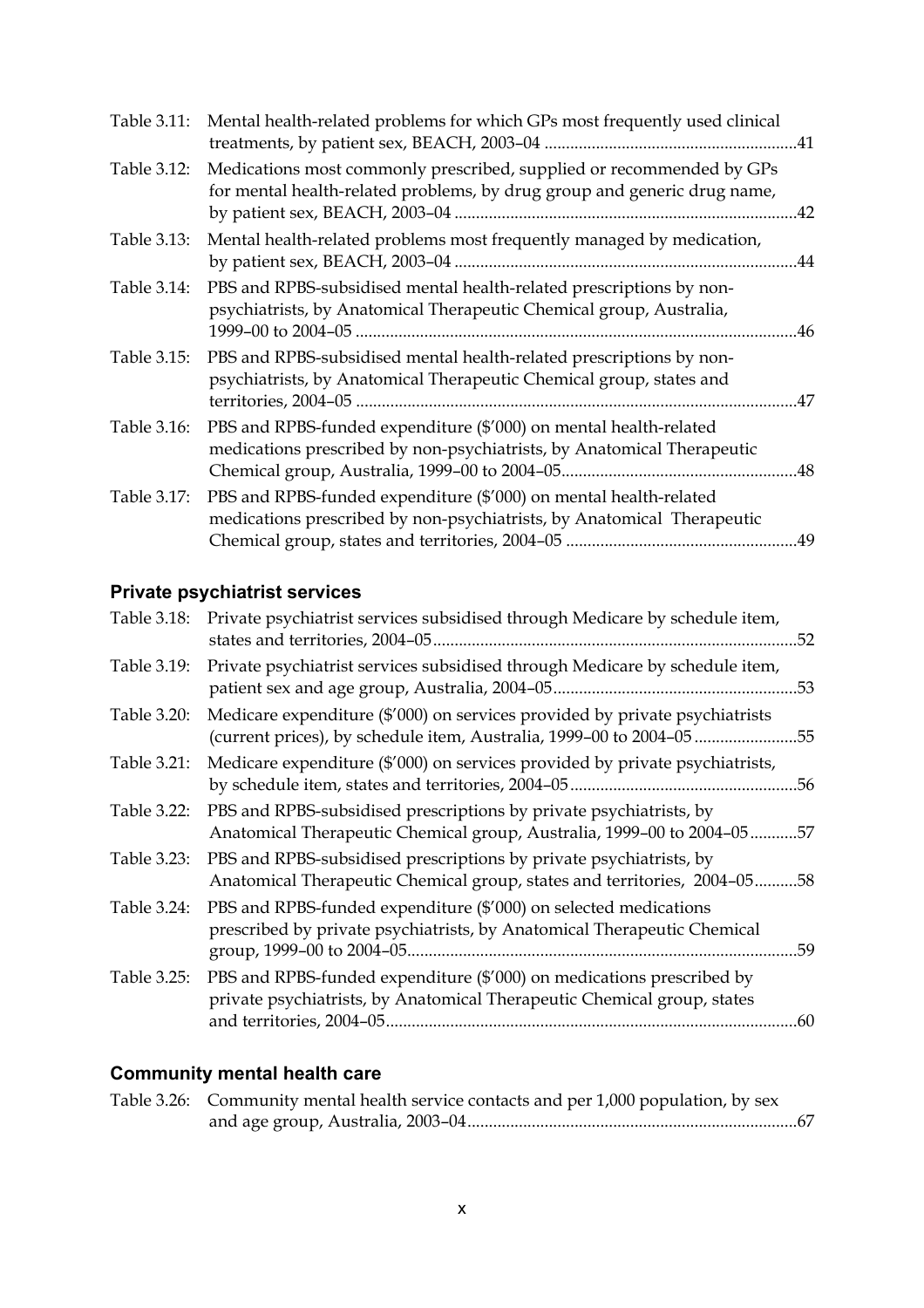|             | Table 3.27: Community mental health service contacts and per 1,000 population, by sex |     |
|-------------|---------------------------------------------------------------------------------------|-----|
| Table 3.28: | Community mental health service contacts and per 1,000 population, by                 |     |
|             | Table 3.29: Community mental health service contacts, by mental health legal status,  |     |
|             | Table 3.30: Community mental health service contacts, by marital status, states and   | .72 |
|             | Table 3.31: Community mental health service contacts and per 1,000 population, by     |     |
|             | Table 3.32: Community mental health service contacts and per 1,000 population, by     |     |
|             | Table 3.33: Community mental health care service contacts by principal diagnosis in   |     |

## **Ambulatory-equivalent mental health-related separations**

| Table 3.34: | Summary of ambulatory-equivalent mental health-related separations,                                                                                       | .82 |
|-------------|-----------------------------------------------------------------------------------------------------------------------------------------------------------|-----|
| Table 3.35: | Ambulatory-equivalent mental health-related separations with specialised<br>psychiatric care, by mental health legal status and hospital type, states and | .83 |
| Table 3.36: | Ambulatory-equivalent mental health-related hospital separations with<br>specialised psychiatric care, by sex and age group, states and territories,      | .84 |
| Table 3.37  | Ambulatory-equivalent mental health-related hospital separations without<br>specialised psychiatric care, by sex and age group, states and territories,   | .85 |
| Table 3.38: | Ambulatory-equivalent mental health-related separations, by Indigenous<br>status, states and territories, 2003-04.                                        | .86 |
| Table 3.39: | Ambulatory-equivalent hospital separations with specialised psychiatric<br>care, by principal diagnosis in ICD-10-AM groupings, Australia, 2003-0487      |     |
| Table 3.40: | Ambulatory-equivalent mental health-related separations without<br>specialised psychiatric care, by principal diagnosis in ICD-10-AM                      | .88 |
| Table 3.41: | The 20 most frequently reported procedures for ambulatory-equivalent<br>mental health-related separations, with and without specialised psychiatric       |     |
| Table 3.42: | The 20 most frequently reported AR-DRGs for ambulatory-equivalent<br>mental health-related separations, with and without specialised psychiatric          | .90 |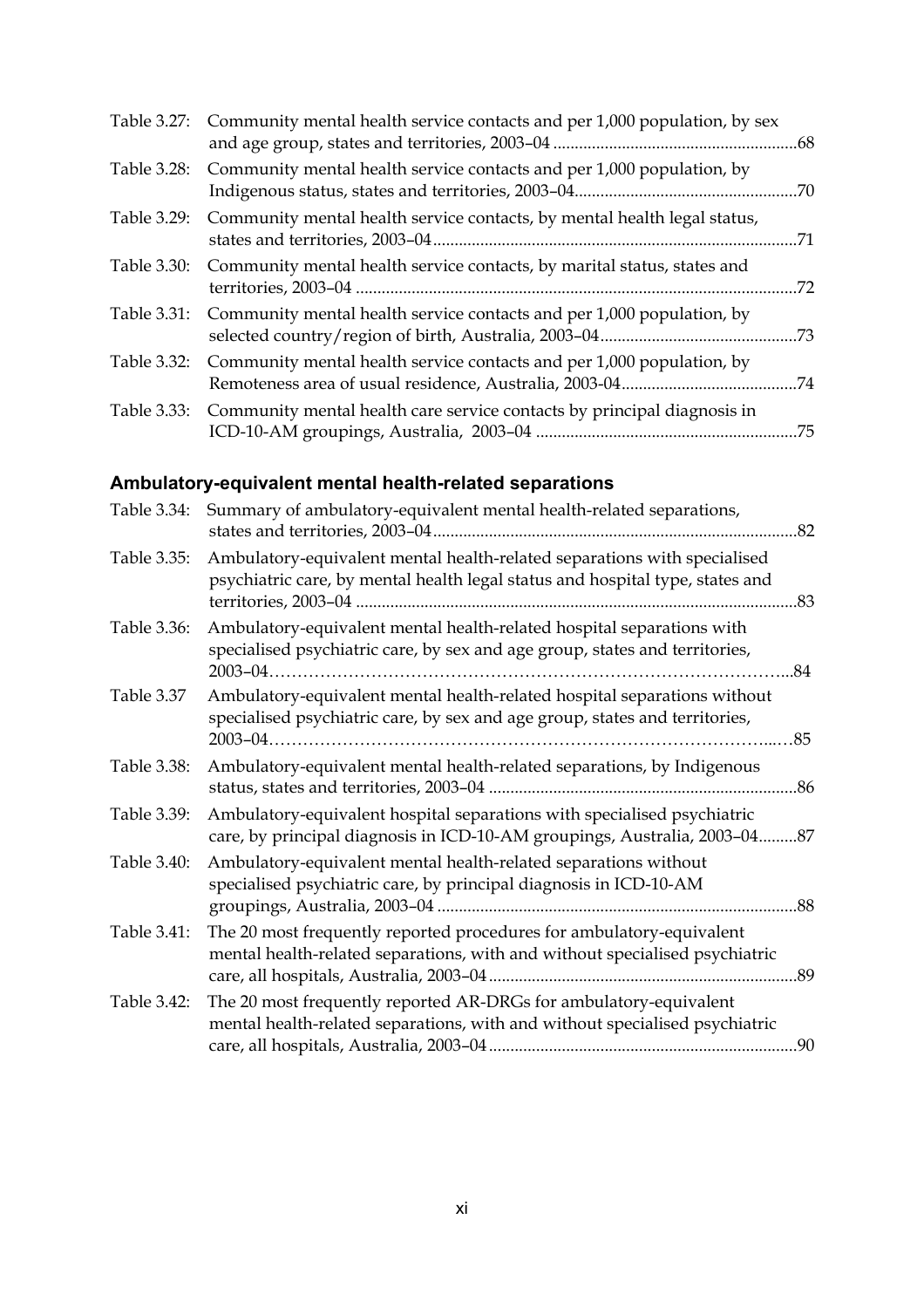## **4 Residential and admitted patient mental health care**

### **Overview of residential and admitted patient mental health care**

| Table 4.1: | Separation statistics for residential and admitted patient mental health care,                                                                   |  |
|------------|--------------------------------------------------------------------------------------------------------------------------------------------------|--|
| Table 4.2: | Summary of separations for residential and admitted patient mental health                                                                        |  |
| Table 4.3: | Summary of patient days for admitted patient mental health care, states and                                                                      |  |
| Table 4.4: | Separations, patient days and psychiatric care days for separations with<br>specialised psychiatric care or any mental health-related diagnosis, |  |
|            |                                                                                                                                                  |  |

# **5 Specialised admitted patient mental health care**

## **Patient demographics**

| Table 5.1: | Separations with specialised psychiatric care, by age group and sex,                                                                                  | 117 |
|------------|-------------------------------------------------------------------------------------------------------------------------------------------------------|-----|
| Table 5.2: | Separations with specialised psychiatric care, by mental health legal status                                                                          |     |
| Table 5.3: | Separations with specialised psychiatric care, by mental health legal status,                                                                         |     |
| Table 5.4: | Separations with specialised psychiatric care, by mental health legal status                                                                          |     |
| Table 5.5: | Separations with specialised psychiatric care, by Remoteness Area of usual<br>residence of the patient, hospital type and state or territory of usual | 122 |
| Table 5.6: | Separations with specialised psychiatric care, by Indigenous status, states                                                                           |     |

## **Principal diagnosis**

#### **National overview**

| Table 5.7: | Separations with specialised psychiatric care, by principal diagnosis in<br>ICD-10-AM groupings and hospital type, Australia, 1999-00 to 2003-04 126 |      |
|------------|------------------------------------------------------------------------------------------------------------------------------------------------------|------|
| Table 5.8: | Separations, patient days and psychiatric care days for separations with<br>specialised psychiatric care, by principal diagnosis in ICD-10-AM        | -128 |
| Table 5.9: | Separations, patient days and psychiatric care days for separations with<br>specialised psychiatric care, by principal diagnosis in ICD-10-AM        |      |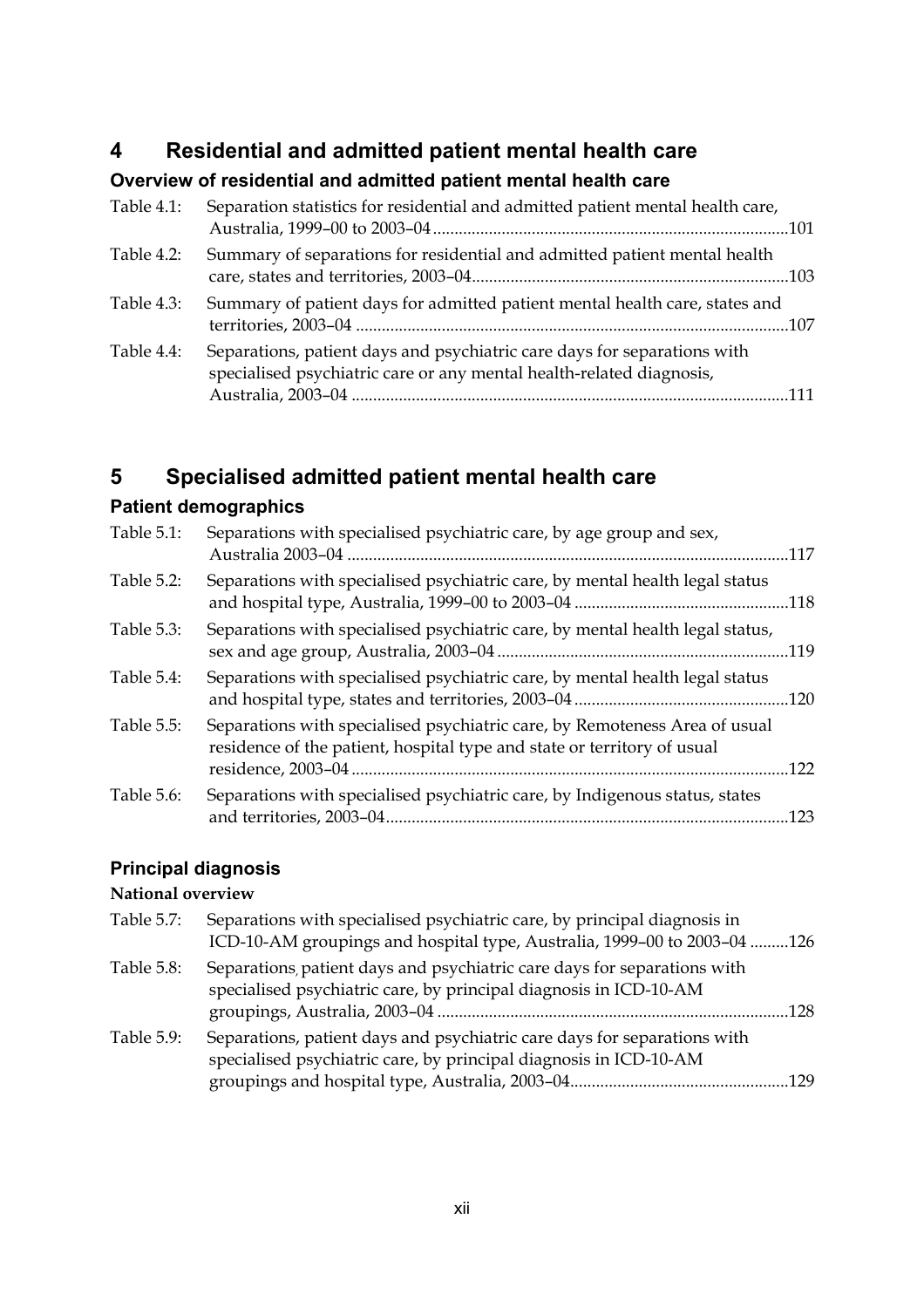## **Sex and age group**

| Table 5.10: Separations with specialised psychiatric care for male patients, by principal                                                                 |       |
|-----------------------------------------------------------------------------------------------------------------------------------------------------------|-------|
| diagnosis in ICD-10-AM groupings and age group, Australia, 2003-04134                                                                                     |       |
| Table 5.11: Separations with specialised psychiatric care for female patients, by<br>principal diagnosis in ICD-10-AM groupings and age group, Australia, | - 135 |
|                                                                                                                                                           |       |

## **Aboriginal and Torres Strait Islander peoples**

| Table 5.12: Separations, patient days and psychiatric care days for separations with |  |
|--------------------------------------------------------------------------------------|--|
| specialised psychiatric care reported for Aboriginal and Torres Strait               |  |
| Islander peoples, by principal diagnosis in ICD-10-AM groupings,                     |  |
|                                                                                      |  |
|                                                                                      |  |

#### **Mental health legal status**

| Table 5.13: Separations with specialised psychiatric care by mental health legal status |  |
|-----------------------------------------------------------------------------------------|--|
| and principal diagnosis in ICD-10-AM groupings, and hospital type,                      |  |
|                                                                                         |  |

## **Additional diagnoses**

| health-related additional diagnoses for separations with specialised                                                                                                                                                                             |                                                                                         |
|--------------------------------------------------------------------------------------------------------------------------------------------------------------------------------------------------------------------------------------------------|-----------------------------------------------------------------------------------------|
| psychiatric care, by selected mental health-related principal diagnosis,                                                                                                                                                                         |                                                                                         |
|                                                                                                                                                                                                                                                  | -138                                                                                    |
| Table 5.15: Separation statistics for separations with specialised psychiatric care, with<br>an external cause of injury or poisoning reported as intentional self-harm,<br>by principal diagnosis in ICD-10-AM groupings, Australia, 2003-04139 |                                                                                         |
|                                                                                                                                                                                                                                                  | Table 5.14: Separations, patient days and psychiatric care days for the top five mental |

## **Australian Refined Diagnosis Related Groups**

| Table 5.16: The 30 most frequently reported AR-DRGs for separations with specialised |  |
|--------------------------------------------------------------------------------------|--|
|                                                                                      |  |

### **Procedures**

| Table 5.17: The 30 most frequently reported procedures for separations with |
|-----------------------------------------------------------------------------|
| specialised psychiatric care, by hospital type, Australia, 2003-04146       |

### **Mode of admission and separation**

| Table 5.18: Separations with specialised psychiatric care by mode of admission and   |  |
|--------------------------------------------------------------------------------------|--|
|                                                                                      |  |
| Table 5.19: Separations with specialised psychiatric care, by mode of separation and |  |
|                                                                                      |  |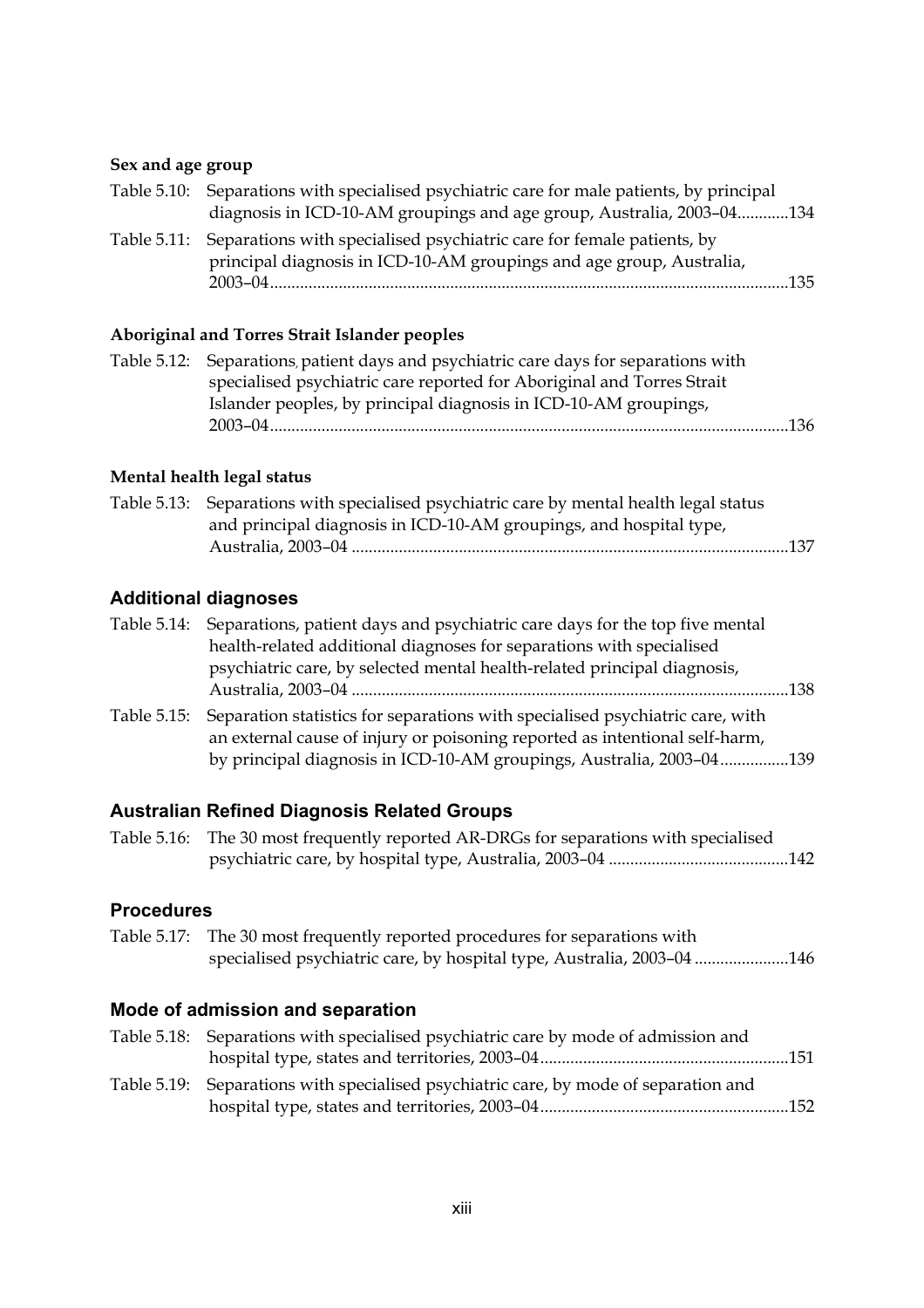## **Care type**

| Table 5.20: Separations with specialised psychiatric care, by care type and hospital |
|--------------------------------------------------------------------------------------|
|                                                                                      |

## **6 Non-specialised admitted patient mental health care**

### **Patient demographics**

| Table 6.1: | Mental health-related separations without specialised psychiatric care, by |  |
|------------|----------------------------------------------------------------------------|--|
| Table 6.2: | Mental health-related separations without specialised psychiatric care, by |  |
|            | Remoteness Area of usual residence of the patient, hospital type and state |  |
| Table 6.3: | Mental health-related separations without specialised psychiatric care, by |  |
|            |                                                                            |  |

#### **Principal diagnosis**

#### **National overview**

| Table 6.4: | Mental health-related separations without specialised psychiatric care, by<br>principal diagnosis in ICD-10-AM groupings and hospital type, Australia, | -165 |
|------------|--------------------------------------------------------------------------------------------------------------------------------------------------------|------|
| Table 6.5: | Mental health-related separations without specialised psychiatric care, by<br>principal diagnosis in ICD-10-AM groupings, Australia, 2003-04 167       |      |
| Table 6.6: | Separations and patient days for mental health-related separations without<br>specialised psychiatric care, by principal diagnosis in ICD-10-AM        |      |

#### **Sex and age group**

| Table 6.7: | Mental health-related separations without specialised psychiatric care for<br>male patients, by principal diagnosis in ICD-10-AM groupings and age   |     |
|------------|------------------------------------------------------------------------------------------------------------------------------------------------------|-----|
|            |                                                                                                                                                      | 169 |
| Table 6.8: | Mental health-related separations without specialised psychiatric care for<br>female patients, by principal diagnosis in ICD-10-AM groupings and age |     |
|            |                                                                                                                                                      |     |

#### **Aboriginal and Torres Strait Islander peoples**

Table 6.9: Mental health-related separations and patient days without specialised psychiatric care reported for Aboriginal and Torres Strait Islander peoples, by principal diagnosis in ICD-10-AM groupings, public hospitals, 2003 ..........171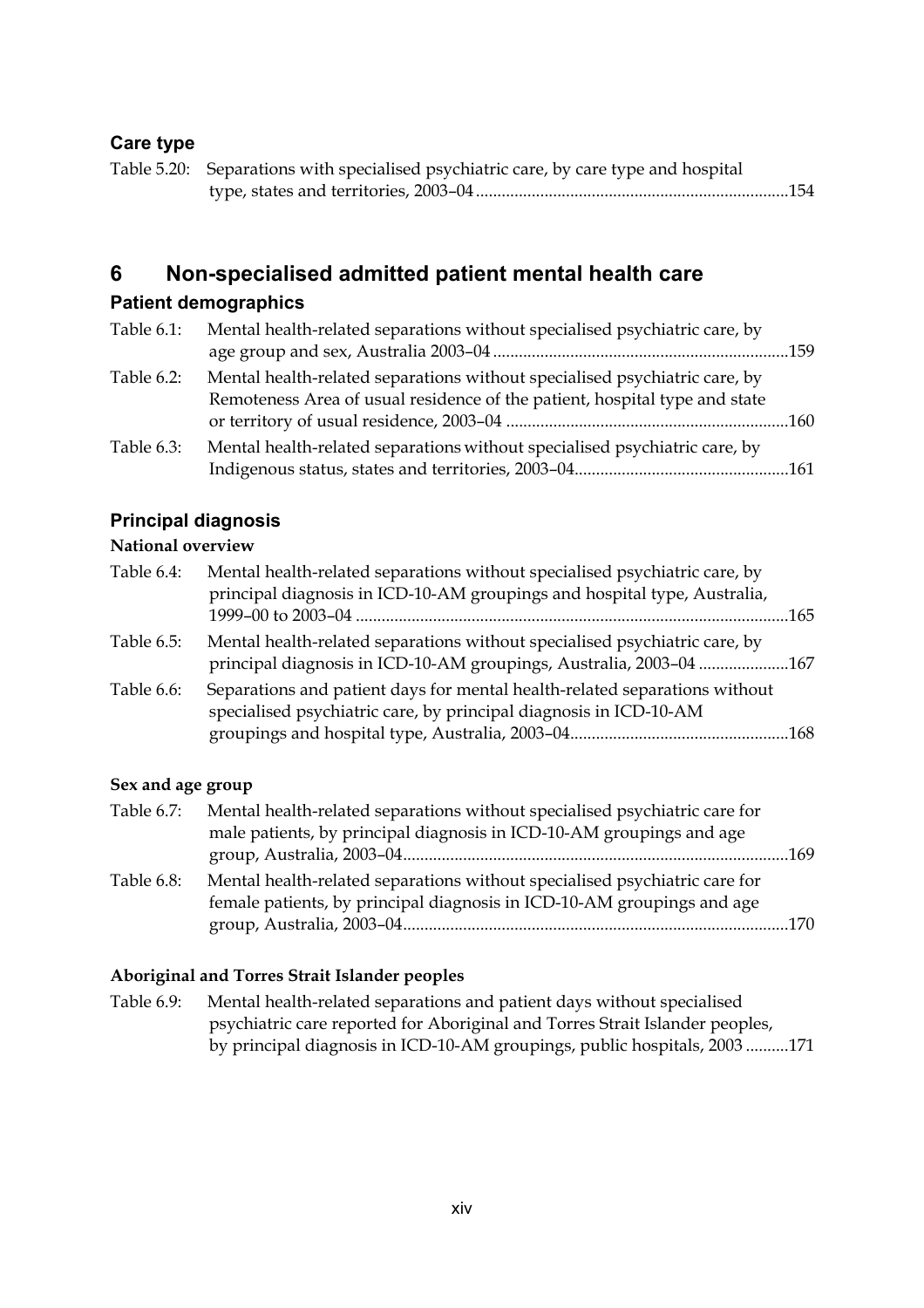#### **Additional diagnoses**

Table 6.10: Separations and patient days for the top five mental health-related additional diagnoses for separations without specialised psychiatric care by selected mental health-related principal diagnosis, Australia, 2003–04.............172

#### **Australian Refined Diagnosis Related Groups**

Table 6.11: The 30 most frequently reported AR-DRGs for mental health-related separations without specialised psychiatric care, by hospital type, Australia, 2003–04.........................................................................................................................175

#### **Procedures**

Table 6.12: The 30 most frequently reported procedures for mental health-related separations without specialised psychiatric care, by hospital type, Australia, 2003–04.........................................................................................................................178

#### **Mode of admission and separation**

| Table 6.13: Mental health-related separations without specialised psychiatric care, by |
|----------------------------------------------------------------------------------------|
| mode of admission and hospital type, states and territories, 2003–04 181               |

Table 6.14: Mental health-related separations without specialised psychiatric care, by mode of separation and hospital type, states and territories,2003–04 ................182

#### **Care type**

Table 6.15: Mental health-related separations without specialised psychiatric care, by care type and hospital type, states and territories, 2003–04 .................................183

### **7 Specialised mental health care resources**

#### **Labour force**

| Table 7.1: | Psychiatrists and psychiatrists-in-training, by Remoteness Area of main          |      |
|------------|----------------------------------------------------------------------------------|------|
|            |                                                                                  |      |
| Table 7.2: | Psychiatrists and psychiatrists-in-training, by sex, Australia, 1999 to 2003187  |      |
| Table 7.3: | Psychiatrists and psychiatrists-in-training, by age, Australia, 1999 to 2003 188 |      |
| Table 7.4: | Psychiatrists and psychiatrists-in-training, states and territories, 1999 to     |      |
|            |                                                                                  |      |
| Table 7.5: | Medicare-funded full-time-equivalent private psychiatrists, by Remoteness        |      |
|            |                                                                                  |      |
| Table 7.6: | Mental health nurses, by Remoteness Area of main place of work, Australia,       |      |
|            |                                                                                  | .192 |
| Table 7.7: | Mental health nurses by age and sex, Australia, 1999 to 2003 194                 |      |
| Table 7.8: | Mental health nurses, by sex, state and territory, 1999 to 2003195               |      |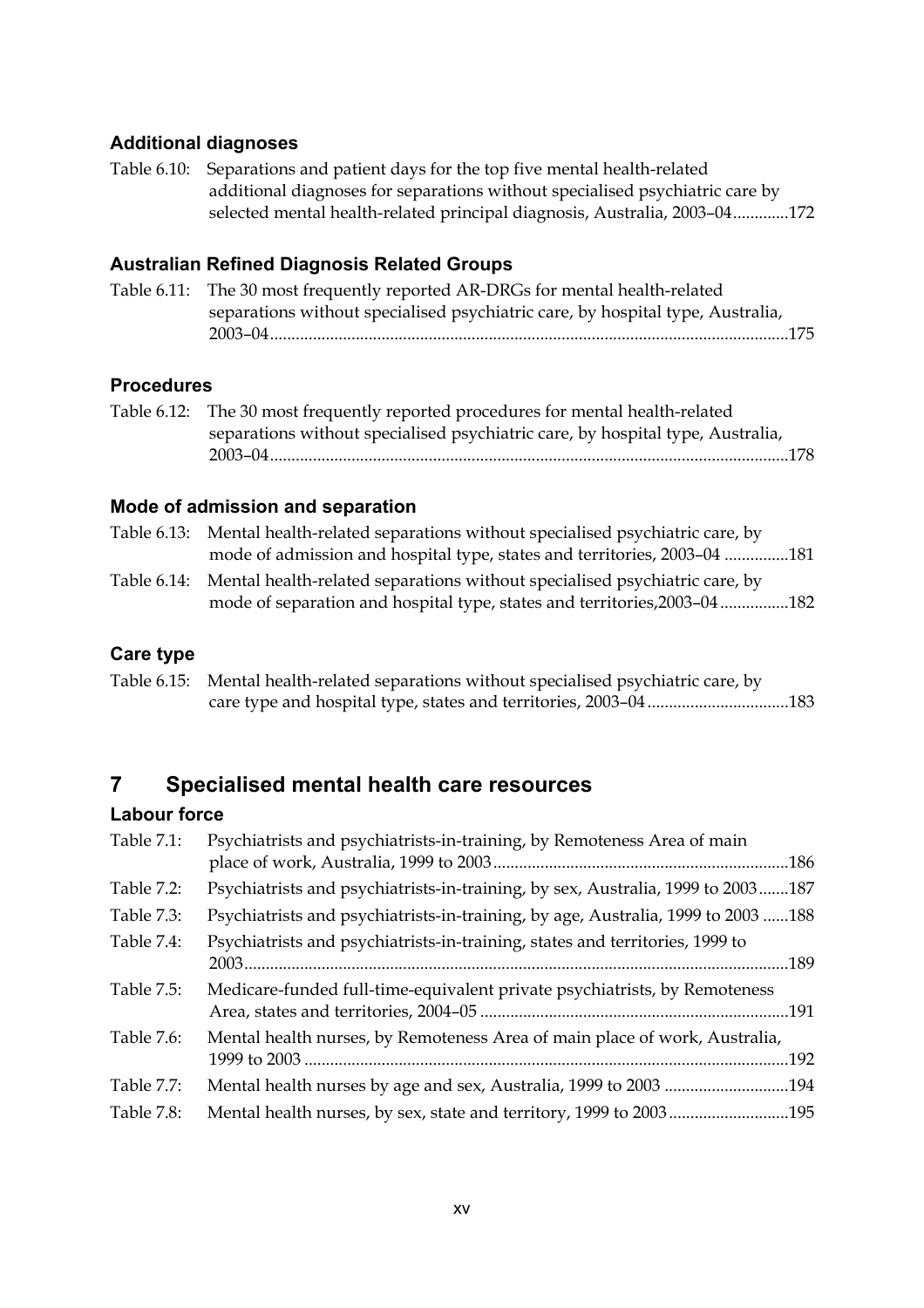## **Public community mental health establishments**

| Table 7.9:  | Summary of public and private psychiatric hospitals and government-<br>operated community and residential mental health services, Australia,          |
|-------------|-------------------------------------------------------------------------------------------------------------------------------------------------------|
| Table 7.10: | Government-operated community and residential mental health services,<br>services providing residential care, available beds and available beds per   |
| Table 7.11: | Full-time-equivalent staff, government-operated community and residential                                                                             |
| Table 7.12: | Salaries and wages expenditure (\$'000), government-operated community<br>and residential mental health services, states and territories, 2003-04 201 |
| Table 7.13: | Non-salary and total recurrent expenditure (\$'000), government-operated<br>community and residential mental health services, states and territories, |
| Table 7.14: | Public psychiatric hospitals and available beds, by Remoteness Area, states,                                                                          |
| Table 7.15: | Full-time-equivalent staff, public psychiatric hospitals, states, 2003-04 206                                                                         |
| Table 7.16: | Salaries and wages expenditure (\$'000), public psychiatric hospitals, states,                                                                        |
| Table 7.17: | Non-salary expenditure and total recurrent expenditure (\$'000), public                                                                               |
| Table 7.18: |                                                                                                                                                       |
| Table 7.19: | Public acute hospitals with psychiatric units or wards, by Remoteness Area,                                                                           |
| Table 7.20: | Private psychiatric hospitals, available beds and available beds per 100,000                                                                          |
| Table 7.21: | Full-time-equivalent staff, private psychiatric hospitals, states, 2003-04212                                                                         |
| Table 7.22: | Salaries and wages expenditure (\$'000), private psychiatric hospitals, states,                                                                       |
| Table 7.23: | Non-salary expenditure (\$'000), and total recurrent expenditure (\$'000),                                                                            |
| Table 7.24: | Revenue (\$'000), private psychiatric hospitals, states, 2003-04 215                                                                                  |

# **Appendix 1: Data sources and technical notes**

| Table A1.1: Service contacts and estimated numbers of clients, states and territories, |  |
|----------------------------------------------------------------------------------------|--|
|                                                                                        |  |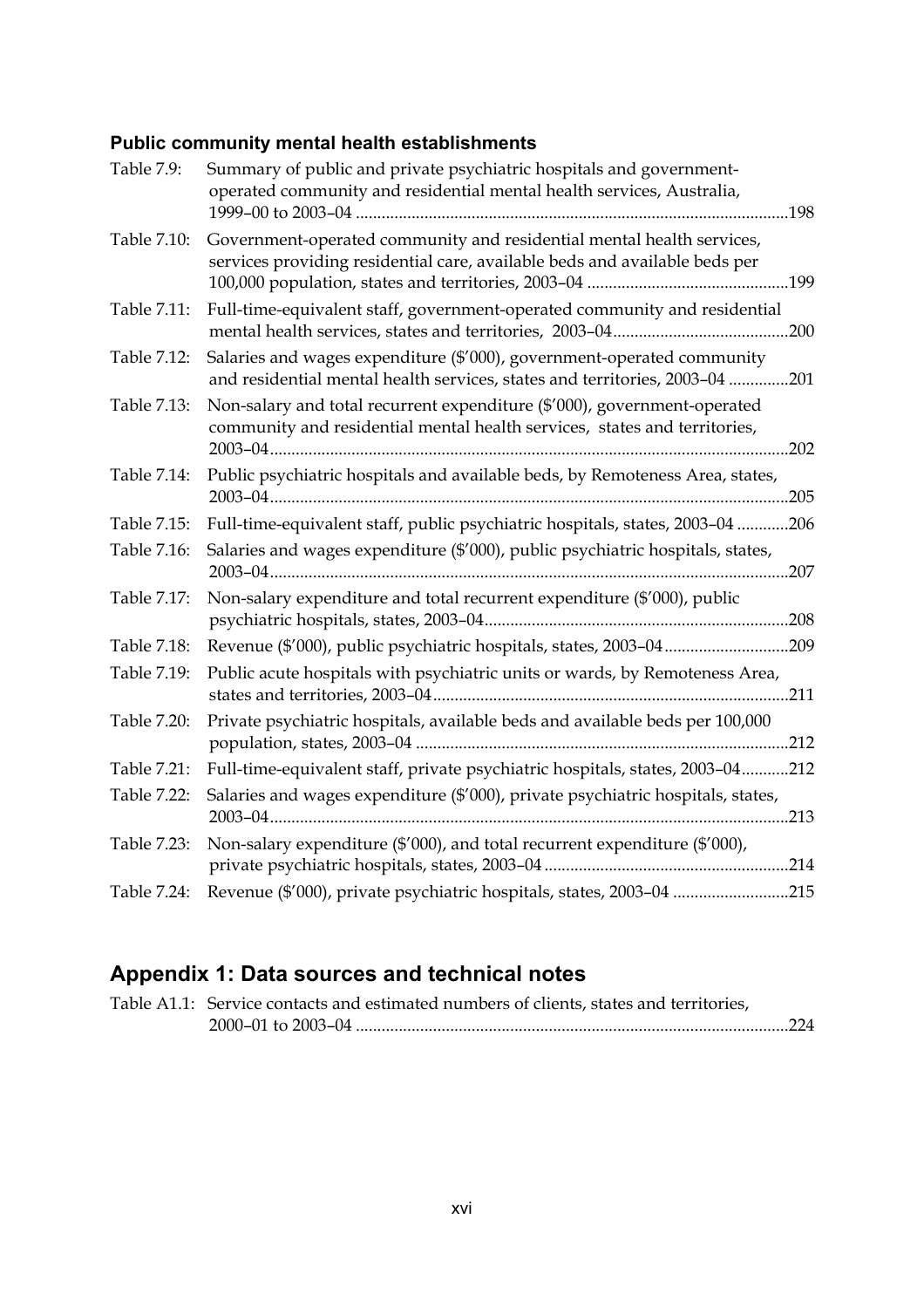## **Appendix 2: Definitions of mental health-related care and medications and of ambulatory-equivalent separations**

| Table A2.1: Anatomical Therapeutic Chemical codes used to define mental health- |  |
|---------------------------------------------------------------------------------|--|
| related medication prescribed by general practitioners and non-psychiatrist     |  |
|                                                                                 |  |

## **Appendix 3: State and territory ambulatory and admitted patient mental health care data**

|             | Table A3.1: Ambulatory-equivalent mental health-related separations with specialised<br>psychiatric care, by principal diagnosis in ICD-10-AM groupings, public                                                  |      |
|-------------|------------------------------------------------------------------------------------------------------------------------------------------------------------------------------------------------------------------|------|
|             | Table A3.2: Ambulatory-equivalent mental health-related separations with specialised<br>psychiatric care, by principal diagnosis in ICD-10-AM groupings, private                                                 |      |
|             | Table A3.3: Ambulatory-equivalent mental health-related separations without<br>specialised psychiatric care, by principal diagnosis in ICD-10-AM<br>groupings, public hospitals, states and territories, 2003-04 | .232 |
| Table A3.4: | Ambulatory-equivalent mental health-related separations without<br>specialised psychiatric care, by principal diagnosis in ICD-10-AM<br>groupings, private hospitals, states and territories, 2003-04            | .233 |
| Table A3.5: | Ambulatory-equivalent mental health-related separations, with and<br>without specialised psychiatric care, all hospitals, by state and territory,                                                                | .234 |
|             | Table A3.6: Community mental health service contacts, by principal diagnosis, states                                                                                                                             | .236 |
|             | Table A3.7: Same day separations with specialised psychiatric care, by principal<br>diagnosis in ICD-10-AM groupings, states and territories, 2003-04237                                                         |      |
| Table A3.8: | Overnight separations with specialised psychiatric care, by principal<br>diagnosis in ICD-10-AM groupings, public hospitals, states and territories,                                                             | .238 |
|             | Table A3.9: Overnight separations with specialised psychiatric care, by principal<br>diagnosis in ICD-10-AM groupings, private hospitals, states and territories,<br>$2003 - 04$ .                               | .239 |
|             | Table A3.10: Patient days for overnight separations with specialised psychiatric care, by<br>principal diagnosis in ICD-10-AM groupings, public hospitals, states and                                            | .240 |
|             | Table A3.11: Patient days for overnight separations with specialised psychiatric care, by<br>principal diagnosis in ICD-10-AM groupings, private hospitals, states and                                           |      |
|             | Table A3.12: Psychiatric care days for overnight separations with specialised psychiatric<br>care, by principal diagnosis in ICD-10-AM groupings, public hospitals,                                              |      |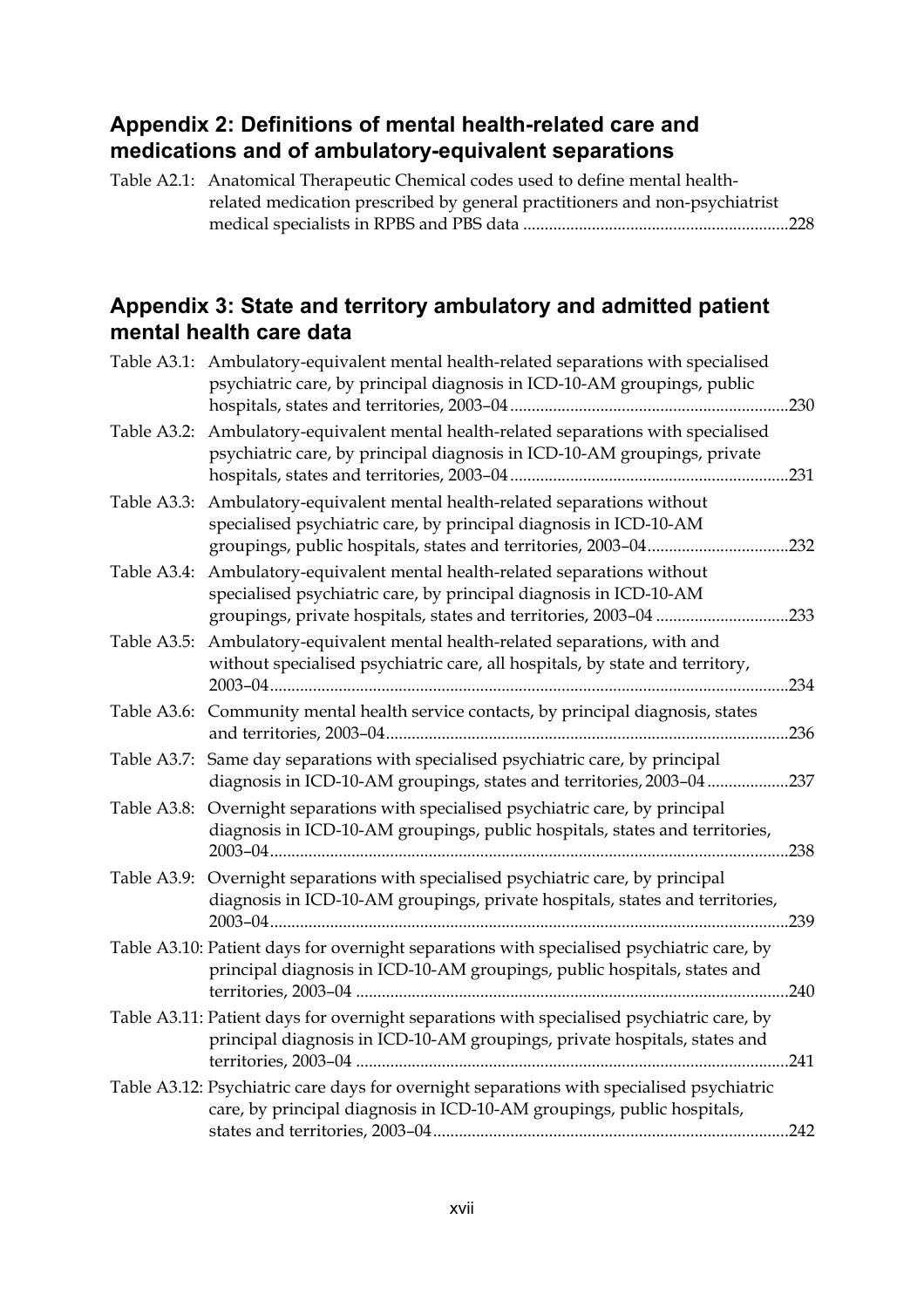| Table A3.13: Psychiatric care days for overnight separations with specialised psychiatric<br>care, by principal diagnosis in ICD-10-AM groupings, private hospitals,                                                                    | .243 |
|-----------------------------------------------------------------------------------------------------------------------------------------------------------------------------------------------------------------------------------------|------|
| Table A3.14: Overnight separations with specialised psychiatric care for the 15 most<br>frequently reported AR-DRGs, by hospital type, states and territories,                                                                          | 244  |
| Table A3.15: Average length of stay (days) for overnight separations with specialised<br>psychiatric care for the 15 most frequently reported AR-DRGs, by hospital                                                                      | .246 |
| Table A3.16: Median length of stay (days) for overnight separations with specialised<br>psychiatric care for the 15 most frequently reported AR-DRGs, by hospital                                                                       | 248  |
| Table A3.17: The 15 most frequently reported procedures for same day non-ambulatory-<br>equivalent separations with specialised psychiatric care, states and                                                                            | .250 |
| Table A3.18: The 15 most frequently reported procedures for overnight separations with<br>specialised psychiatric care, states and territories, 2003-04250                                                                              |      |
| Table A3.19: Same day mental health-related separations without specialised psychiatric<br>care, by principal diagnosis in ICD-10-AM groupings, public hospitals,                                                                       | .251 |
| Table A3.20: Same day mental health-related separations without specialised psychiatric<br>care, by principal diagnosis in ICD-10-AM groupings, private hospitals,                                                                      |      |
| Table A3.21: Overnight mental health-related separations without specialised psychiatric<br>care, by principal diagnosis in ICD-10-AM groupings, public hospitals,                                                                      |      |
| Table A3.22: Overnight mental health-related separations without specialised psychiatric<br>care, by principal diagnosis in ICD-10-AM groupings, private hospitals,                                                                     |      |
| Table A3.23: Patient days for mental health-related overnight separations without<br>specialised psychiatric care, by principal diagnosis in ICD-10-AM<br>groupings, public hospitals, states and territories, 2003-04255               |      |
| Table A3.24: Patient days for mental health-related overnight separations without<br>specialised psychiatric care, by principal diagnosis in ICD-10-AM<br>groupings, private hospitals, states and territories, 2003-04 256             |      |
| Table A3.25: Overnight mental health-related separations without specialised psychiatric<br>care for the 15 most frequently reported AR-DRGs, by hospital type, states                                                                  |      |
| Table A3.26: Average length of stay (days) for overnight mental health-related<br>separations without specialised psychiatric care for the 15 most frequently<br>reported AR-DRGs, by hospital type, states and territories, 2003-04259 |      |
| Table A3.27: Median length of stay (days) of overnight mental health-related separations<br>without specialised psychiatric care for the 15 most frequently reported AR-                                                                |      |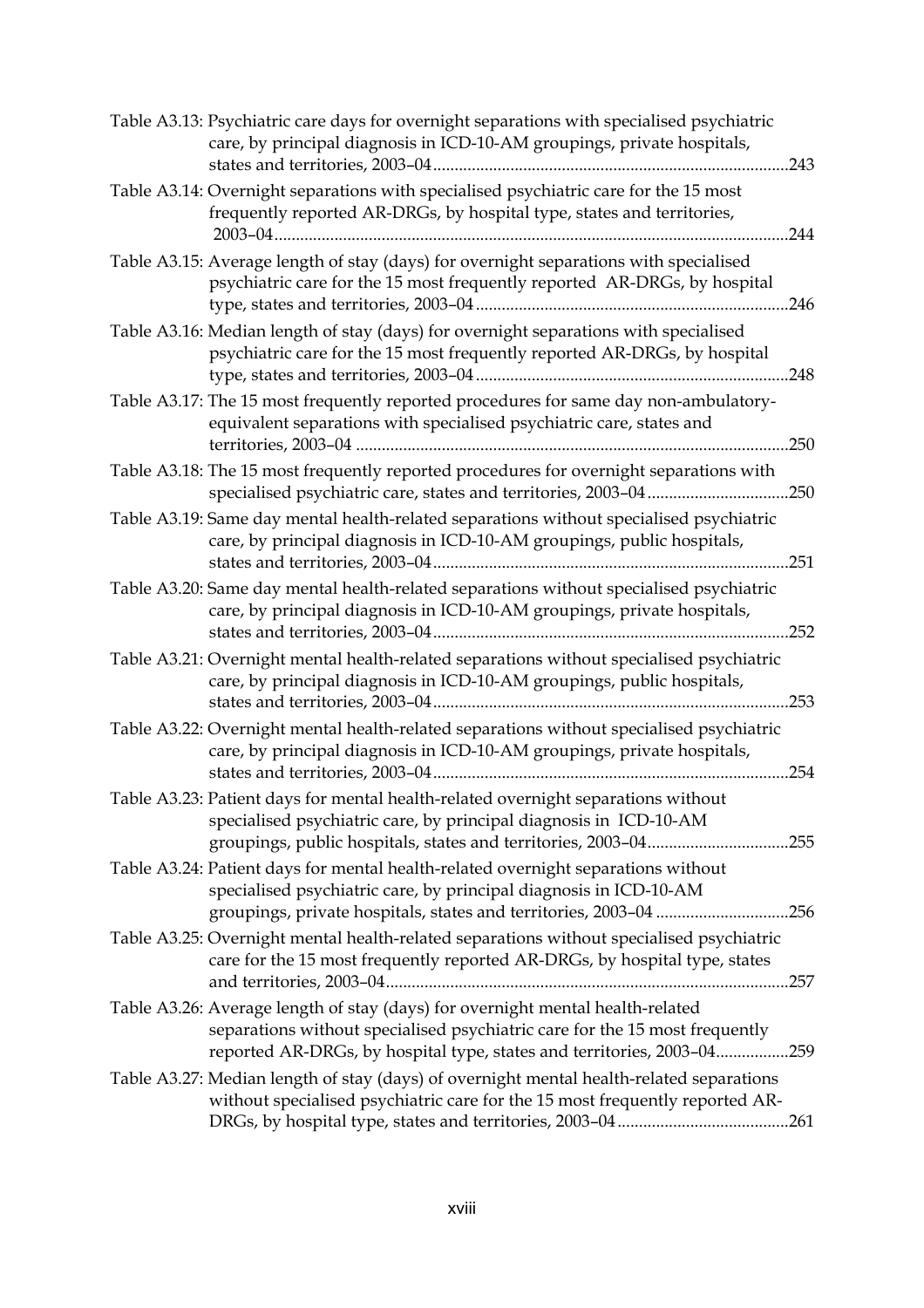| Table A3.28: The 15 most frequently reported procedures for same day mental health-  |  |
|--------------------------------------------------------------------------------------|--|
| related separations without specialised psychiatric care, states and                 |  |
|                                                                                      |  |
| Table A3.29: The 15 most frequently reported procedures for overnight mental health- |  |
| related separations without specialised psychiatric care, states and                 |  |
|                                                                                      |  |

## **Appendix 4: Mental health-related data from the Supported Accommodation Assistance Program National Data Collection**

|             | Table A4.1: SAAP mental health-related closed support periods, state and territories,                                                                       | .266 |
|-------------|-------------------------------------------------------------------------------------------------------------------------------------------------------------|------|
|             | Table A4.2: Estimated number of clients and closed support periods by age and sex,                                                                          | .267 |
|             | Table A4.3: Estimated number of client by Indigenous status, age and sex, Australia,                                                                        | .268 |
|             | Table A4.4: Estimated number of clients by client group, Australia, 2003-04                                                                                 | .269 |
| Table A4.5: | Estimated number of children accompanying clients, by age and sex of                                                                                        | .269 |
| Table A4.6: | SAAP mental health-related closed support periods, by client group and                                                                                      |      |
| Table A4.7: | SAAP mental health-related closed support periods, by living situation<br>immediately before and immediately after the support period, Australia,           | .273 |
|             | Table A4.8: SAAP mental health-related closed support periods, by type of<br>accommodation immediately before and immediately after the support             | .273 |
|             | Table A4.9: SAAP mental health-related closed support periods, by length of support                                                                         |      |
|             | Table A4.10: SAAP mental health-related closed support periods, by main reason for<br>seeking assistance and client group, Australia, 2003-04 (per cent)275 |      |
|             | Table A4.11: SAAP mental health-related closed support periods, by source of referral                                                                       |      |
|             | Table A4.12: SAAP mental health-related closed support periods, by services provided to                                                                     |      |
|             | Table A4.13: SAAP services requested by clients in mental health-related closed support                                                                     |      |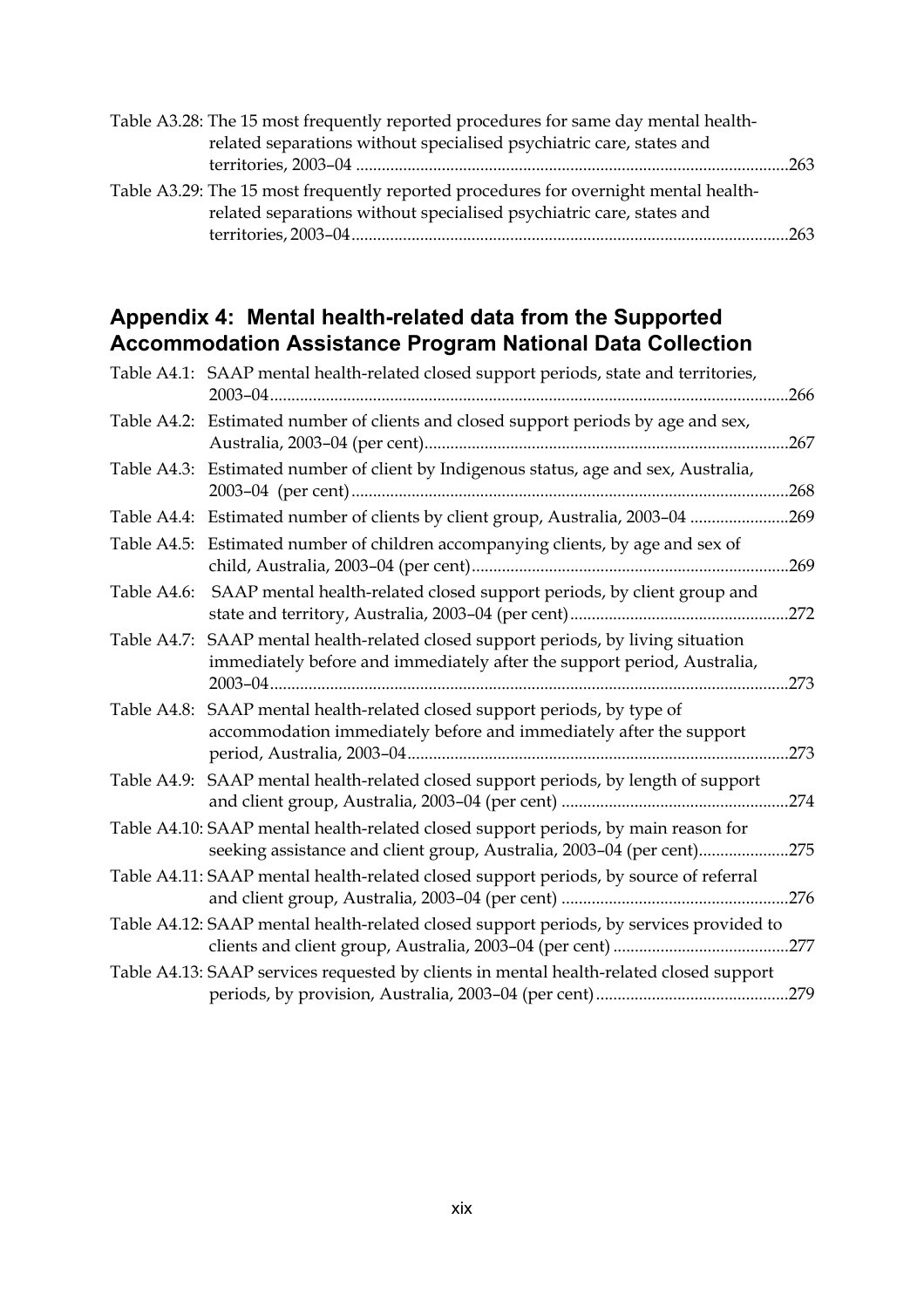# **List of figures**

# **1 Overview**

| Figure 1.1: | Mental health-related general practice encounters per 1,000 population,                                                                            |  |
|-------------|----------------------------------------------------------------------------------------------------------------------------------------------------|--|
| Figure 1.2: | Medicare-funded psychiatrist attendances per 1,000 population, 1999-00 to                                                                          |  |
| Figure 1.3: | Ambulatory-equivalent mental health-related separations per 1,000                                                                                  |  |
| Figure 1.4: | Non-ambulatory-equivalent mental health-related separations by hospital                                                                            |  |
| Figure 1.5: | Patient days for mental health-related separations, by hospital type, 1999-00                                                                      |  |
| Figure 1.6: | Average and median length of stay for selected mental health-related                                                                               |  |
| Figure 1.7: | Mental health-related general practice encounters, by age group and sex of                                                                         |  |
| Figure 1.8: | Medicare-funded psychiatrist attendances per 1,000 population, by age                                                                              |  |
| Figure 1.9: | Community mental health service contacts per 1,000 population, by age                                                                              |  |
|             | Figure 1.10: Ambulatory-equivalent mental health-related separations per 1,000                                                                     |  |
|             | Figure 1.11: Non-ambulatory-equivalent mental health-related separations per 1,000                                                                 |  |
|             | Figure 1.12: Non-ambulatory-equivalent mental health-related separations per 1,000<br>population, by Remoteness Area of usual residence, 2003-04 5 |  |
|             | Figure 1.13: Ambulatory-equivalent mental health-related separations per 1,000                                                                     |  |
|             | Figure 1.14: Non-ambulatory-equivalent mental health-related separations per 1,000                                                                 |  |
|             | Figure 1.15: Mental health-related problems managed by general practitioners, 2003-047                                                             |  |
|             | Figure 1.16: Principal diagnoses for community mental health service contacts, 2003-047                                                            |  |
|             | Figure 1.17: Principal diagnoses for ambulatory-equivalent mental health-related                                                                   |  |
|             | Figure 1.18: Principal diagnoses for ambulatory-equivalent mental health-related                                                                   |  |
|             | Figure 1.19: Principal diagnoses for non-ambulatory-equivalent mental health-related                                                               |  |
|             | Figure 1.20: Non-ambulatory-equivalent mental health-related separations with                                                                      |  |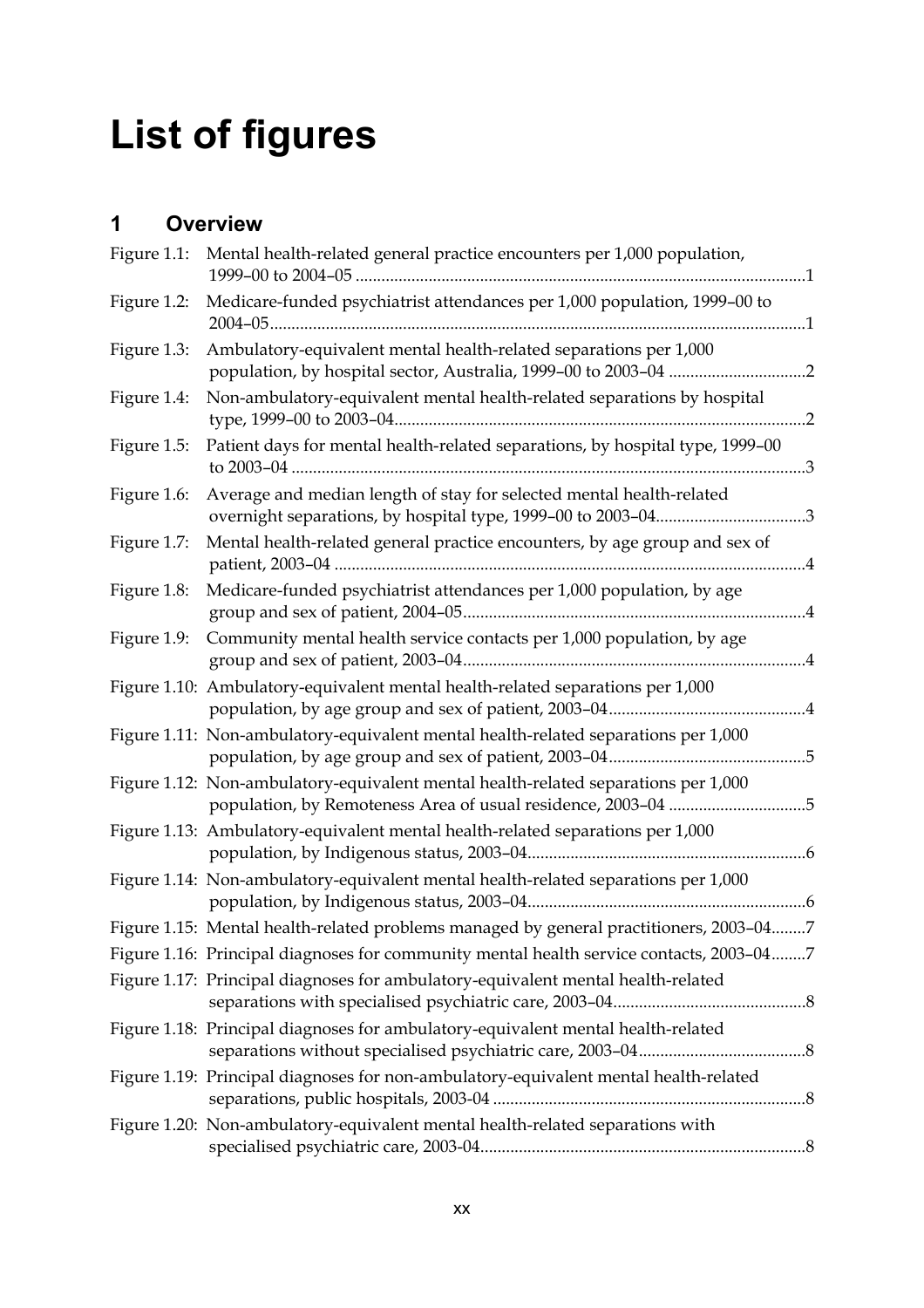| Figure 1.21: Principal diagnoses for non-ambulatory-equivalent mental health-related                                                                           |     |
|----------------------------------------------------------------------------------------------------------------------------------------------------------------|-----|
| Figure 1.22: Selected PBS and RPBS-funded mental health-related prescriptions per                                                                              |     |
| Figure 1.23: Full-time equivalent psychiatrists per 100,000 population, by Remoteness                                                                          |     |
| Figure 1.24: Full-time equivalent mental health nurses per 100,000 population, by                                                                              |     |
| Figure 1.25: Full-time equivalent mental health nurses, by age and sex, Australia, 200310                                                                      |     |
| Figure 1.26: Average available beds for psychiatric hospitals and government-operated                                                                          |     |
| Figure 1.27: Total recurrent expenditure (\$ million) for psychiatric hospitals and<br>government-operated community and residential mental health facilities, | .11 |

# **3 Ambulatory mental health care**

| Figure 3.1: Data reported for general practice encounters at which a mental health-                                                                                  |  |
|----------------------------------------------------------------------------------------------------------------------------------------------------------------------|--|
| Figure 3.2: Mental health-related general practice encounters, by patient age group and                                                                              |  |
| Figure 3.3: Mental health-related general practice encounters as a proportion of all<br>general practice encounters, by patient age group and sex, BEACH, 2003-04 29 |  |
| Figure 3.4: Medications per 100 mental health-related problems managed, by patient                                                                                   |  |
| Figure 3.5: Summary of data reported for service users with a psychiatric disability, all<br>CSTDA-funded ambulatory disability support services (non-residential),  |  |

## **4 Residential and admitted patient mental health care**

| Figure 4.1: Summary of data reported for mental health-related separations, all      |  |
|--------------------------------------------------------------------------------------|--|
|                                                                                      |  |
| Figure 4.2: Summary of data reported for CSTDA-funded residential disability support |  |
| services for persons with a psychiatric disability, Australia, 2003-04112            |  |

# **5 Specialised admitted patient mental health care**

| Figure 5.1: Data reported for mental health-related separations with specialised |  |
|----------------------------------------------------------------------------------|--|
|                                                                                  |  |

## **6 Non-specialised admitted patient mental health care**

| Figure 6.1: Data reported for mental health-related separations without specialised |  |
|-------------------------------------------------------------------------------------|--|
|                                                                                     |  |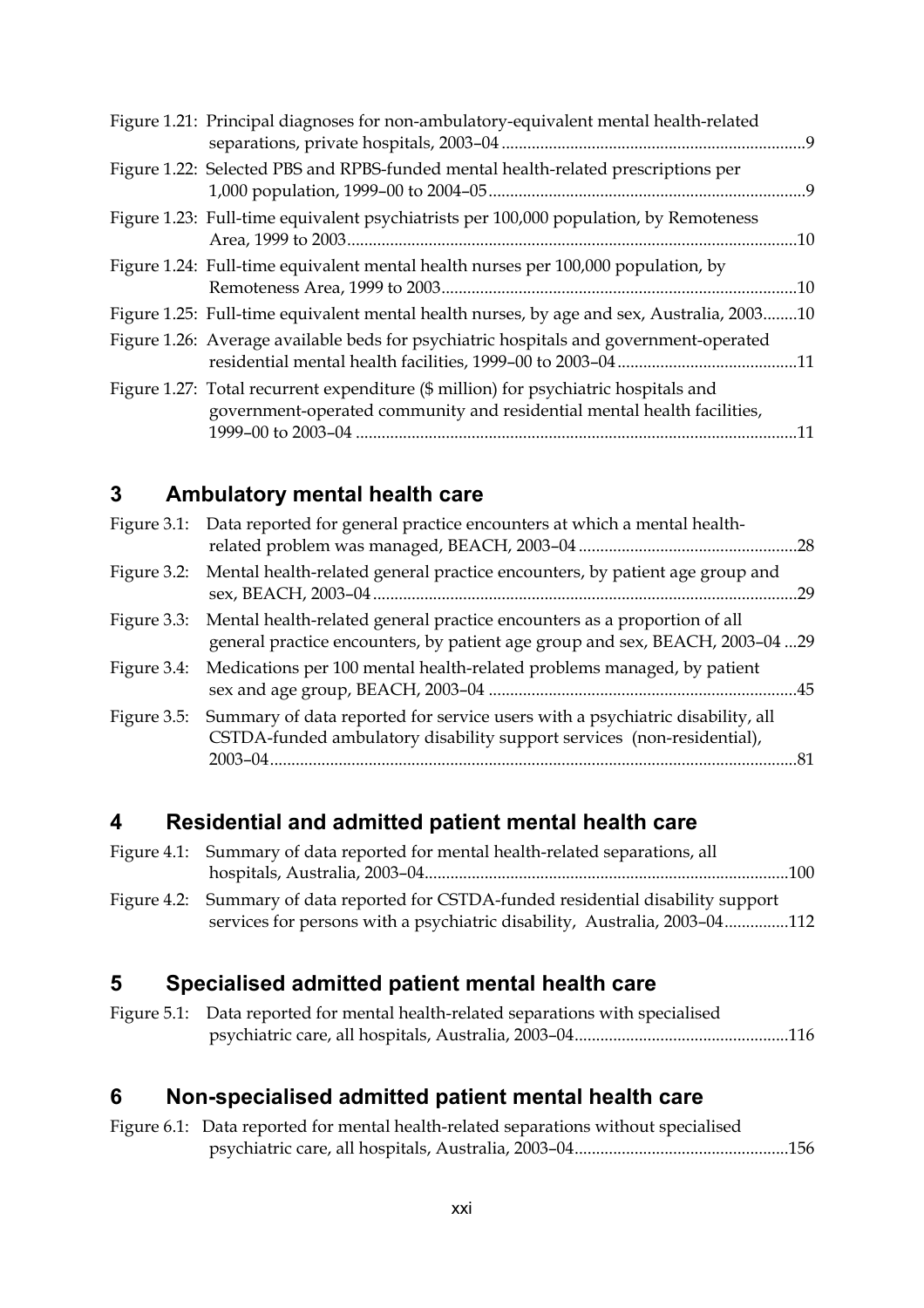# **List of boxes**

# **2 Introduction**  Box 2.1: National Mental Health Strategy.............................................................................14 **4 Residential and admitted patient mental health care**  Box 4.1: Measuring hospital activity......................................................................................94 Box 4.2: State and territory differences in the scope of services provided for admitted patients.......................................................................................................96 **5 Specialised admitted patient mental health care**

|  | $Box 5.1$ : |  |  |  |
|--|-------------|--|--|--|
|--|-------------|--|--|--|

## **7 Specialised mental health care resources**

| Box 7.1: | Expenditure and staffing data for public psychiatric hospital-based |  |
|----------|---------------------------------------------------------------------|--|
|          |                                                                     |  |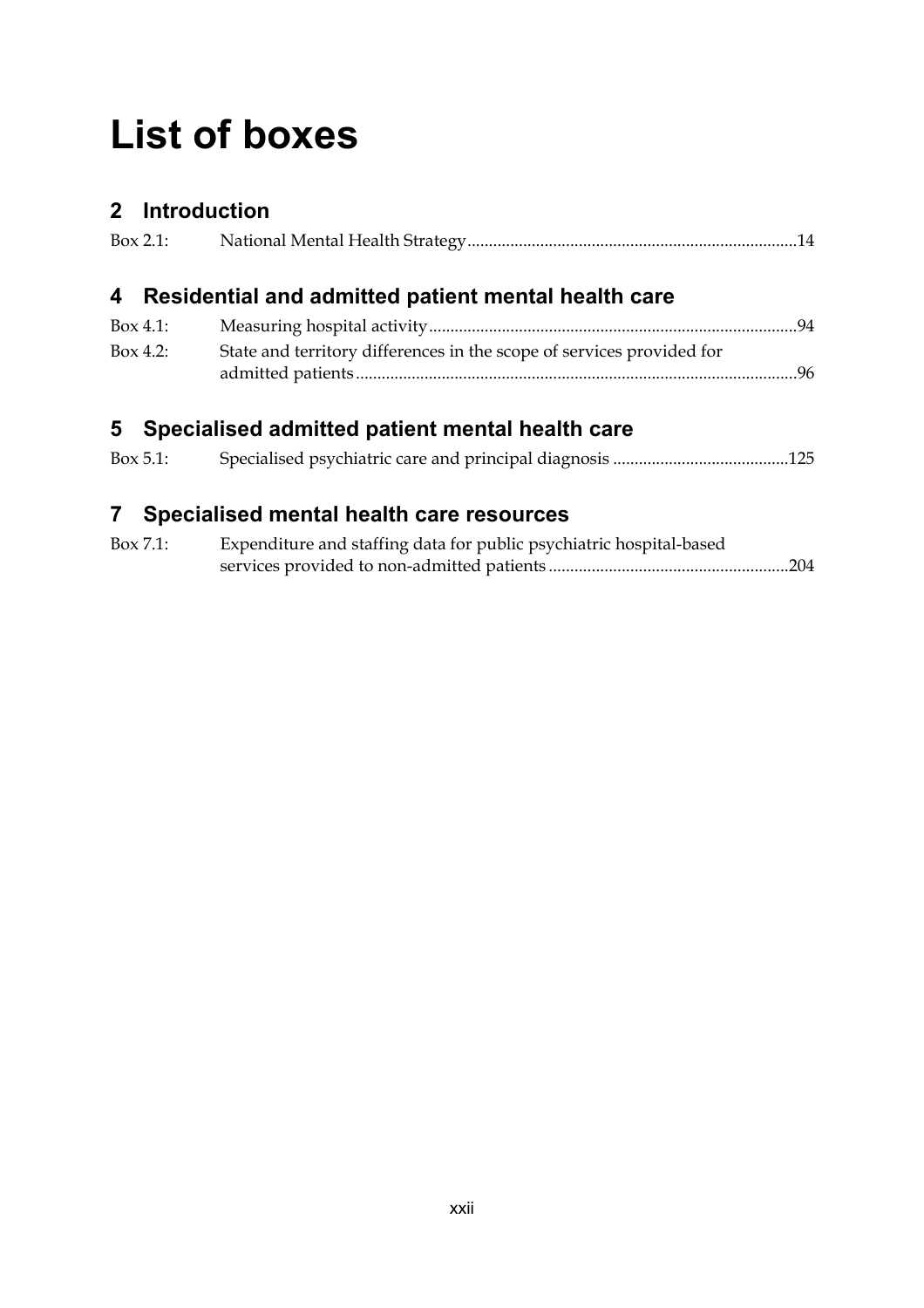# **Acknowledgments**

This report would not have been possible without the valued cooperation and effort of the data providers in the health authorities of the states and territories. The Australian Institute of Health and Welfare (AIHW) would like to express its appreciation for their timely supply of the data and their assistance with data validation. The AIHW also wishes to thank the members of the Australian Health Ministers' Advisory Council National Mental Health Working Group Information Strategy Committee, who helped plan this report and provided advice on its content. The AIHW would also like to acknowledge the funding, assistance and data provided for this project by the Australian Government Department of Health and Ageing.

Within the AIHW, the report was prepared by Katrina Burgess, Jacqueline Cousins, Jenny Hargreaves, Amanda Raward, Gail Weaving and Michelle Wilson, with assistance from Christina Barry, Cherie Du, Alannah Smith and Ian Titulaer. Ainsley Morrissey coordinated the publication process.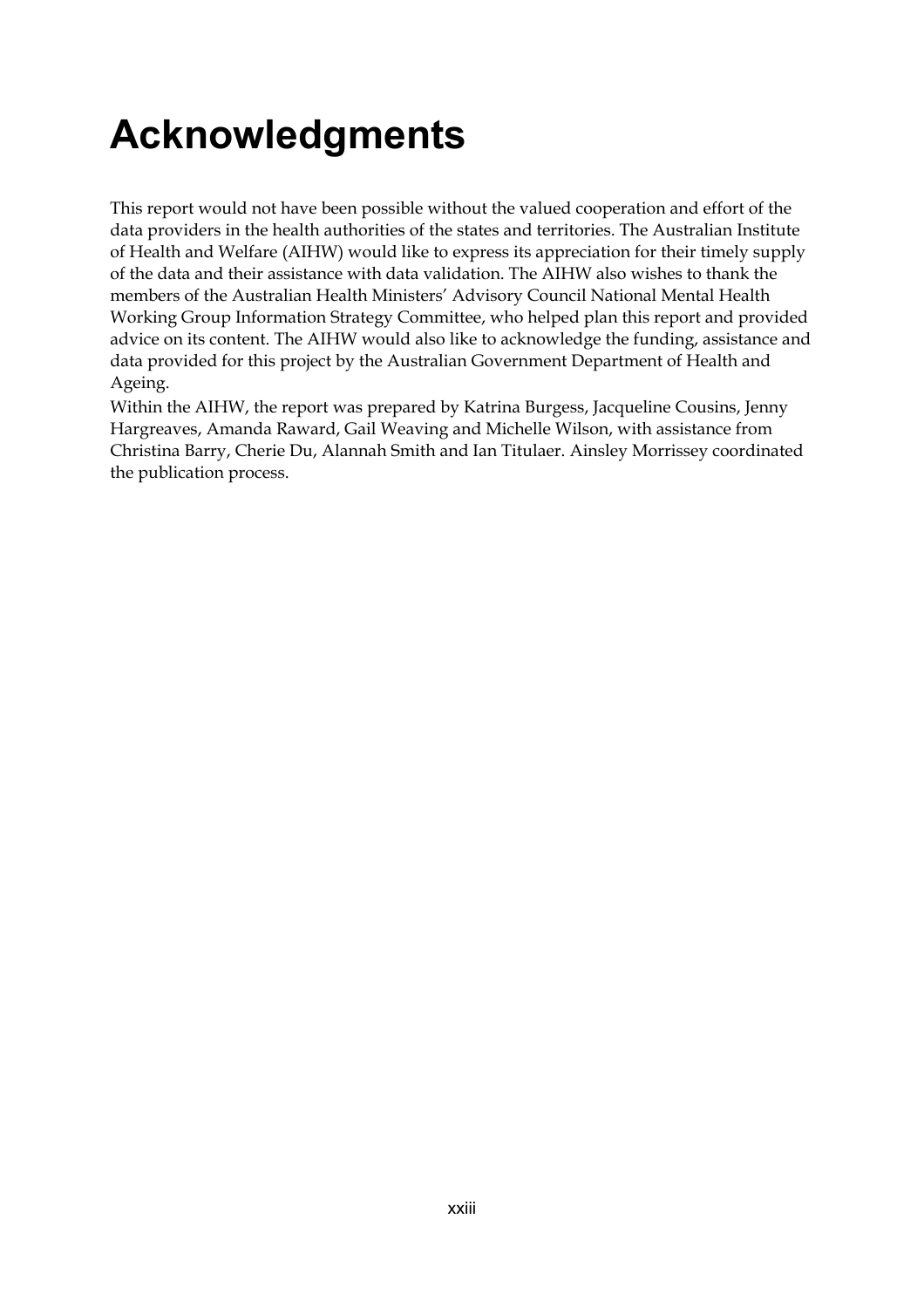# **Abbreviations**

| ABS               | <b>Australian Bureau of Statistics</b>                                                                                      |
|-------------------|-----------------------------------------------------------------------------------------------------------------------------|
| <b>ADHD</b>       | attention deficit hyperactivity disorder                                                                                    |
| <b>AHMAC</b>      | Australian Health Ministers' Advisory Council                                                                               |
| <b>AIHW</b>       | Australian Institute of Health and Welfare                                                                                  |
| <b>ALOS</b>       | average length of stay                                                                                                      |
| AR-DRG            | Australian Refined Diagnosis Related Group                                                                                  |
| <b>ASA</b>        | American Society of Anesthesiologists                                                                                       |
| <b>ATC</b>        | Anatomical Therapeutic Chemical classification                                                                              |
| <b>BEACH</b>      | Bettering the Evaluation and Care of Health                                                                                 |
| <b>CBT</b>        | cognitive behaviour therapy                                                                                                 |
| <b>CSTDA</b>      | Commonwealth State/Territory Disability Agreement                                                                           |
| <b>CSTDA NMDS</b> | Commonwealth State/Territory Disability Agreement National<br>Minimum Data Set                                              |
| <b>DHA</b>        | Department of Health and Ageing                                                                                             |
| ECT               | electroconvulsive therapy                                                                                                   |
| <b>FTE</b>        | full-time equivalent                                                                                                        |
| <b>HIC</b>        | <b>Health Insurance Commission</b>                                                                                          |
| $ICD-10-AM$       | International Statistical Classification of Diseases and Related Health<br>Problems, 10th Revision, Australian Modification |
| ICPC-2            | International Classification of Primary Care, 2nd edition                                                                   |
| K10               | Kessler 10 Scale of Psychological Distress                                                                                  |
| <b>LCL</b>        | lower confidence limit                                                                                                      |
| <b>NCMHED</b>     | National Community Mental Health Establishments Database                                                                    |
| <b>NCMHCD</b>     | National Community Mental Health Care Database                                                                              |
| <b>NHDD</b>       | National Health Data Dictionary                                                                                             |
| <b>NHMD</b>       | National Hospital Morbidity Database                                                                                        |
| <b>NMDS</b>       | National Minimum Data Set                                                                                                   |
| <b>NMHWG</b>      | National Mental Health Working Group                                                                                        |
| <b>NPHED</b>      | National Public Hospital Establishments Database                                                                            |
| <b>NSMHS</b>      | National Survey of Mental Health Services                                                                                   |
| <b>NSMHW</b>      | National Survey of Mental Health and Wellbeing                                                                              |
| <b>PBS</b>        | <b>Pharmaceutical Benefits Scheme</b>                                                                                       |
| PHEC              | Private Health Establishments Collection                                                                                    |
| <b>RANZCP</b>     | Royal Australian and New Zealand College of Psychiatrists                                                                   |
| <b>RFE</b>        | reason for encounter                                                                                                        |